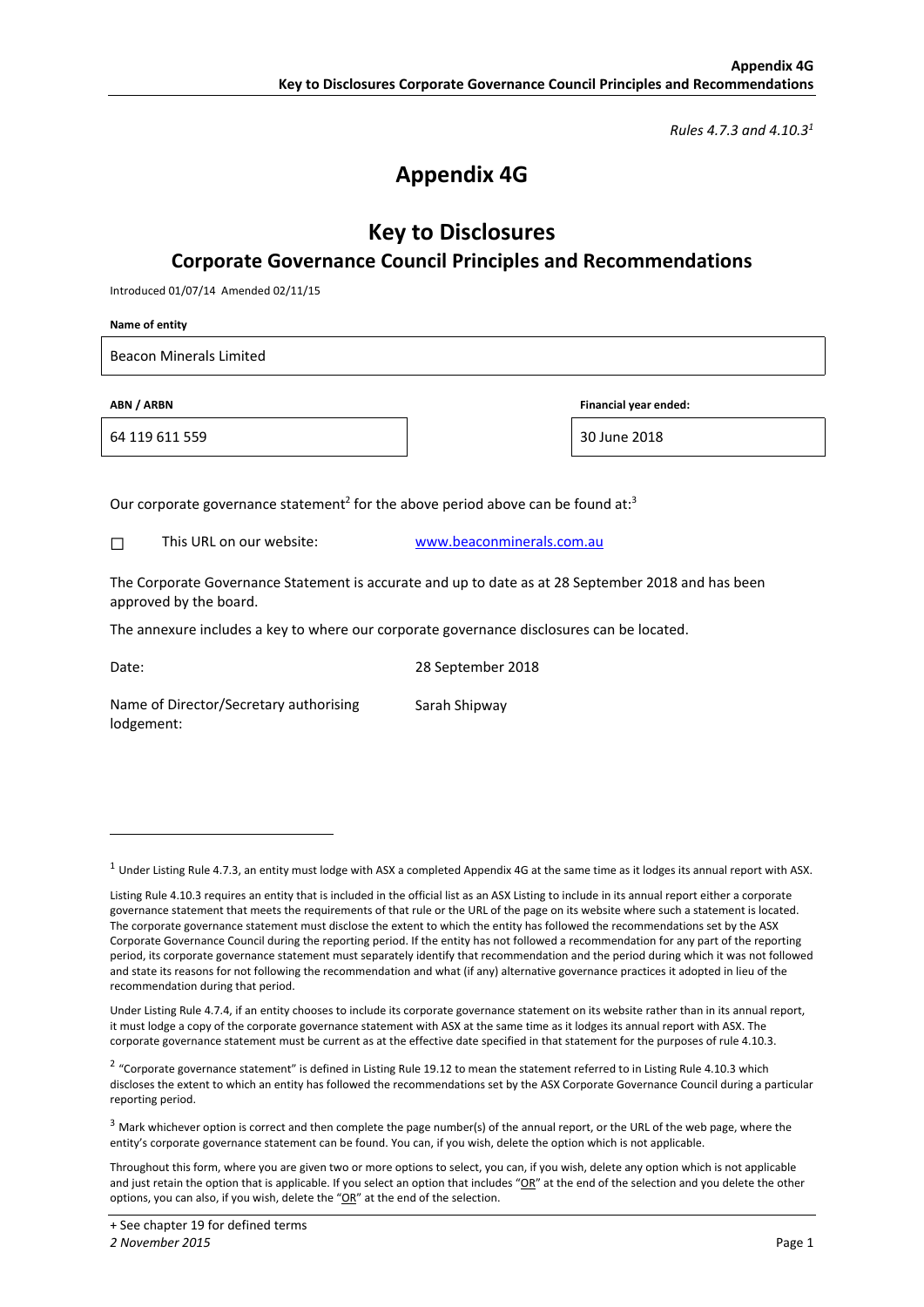#### **ANNEXURE – KEY TO CORPORATE GOVERNANCE DISCLOSURES**

|     | <b>Corporate Governance Council recommendation</b>                                                                                                                                                                                                                                                                                                      | We have followed the recommendation in full for the whole<br>of the period above. We have disclosed                                                                                                                                                                                                                                          | We have NOT followed the recommendation in full for the<br>whole of the period above. We have disclosed <sup>4</sup>                                                                        |
|-----|---------------------------------------------------------------------------------------------------------------------------------------------------------------------------------------------------------------------------------------------------------------------------------------------------------------------------------------------------------|----------------------------------------------------------------------------------------------------------------------------------------------------------------------------------------------------------------------------------------------------------------------------------------------------------------------------------------------|---------------------------------------------------------------------------------------------------------------------------------------------------------------------------------------------|
|     | <b>PRINCIPLE 1 - LAY SOLID FOUNDATIONS FOR MANAGEMENT AND OVERSIGHT</b>                                                                                                                                                                                                                                                                                 |                                                                                                                                                                                                                                                                                                                                              |                                                                                                                                                                                             |
| 1.1 | A listed entity should disclose:<br>the respective roles and responsibilities of its board<br>(a)<br>and management; and<br>those matters expressly reserved to the board and<br>(b)<br>those delegated to management.                                                                                                                                  | the fact that we follow this recommendation:<br>in our Corporate Governance Statement<br>$\checkmark$<br>and information about the respective roles and<br>responsibilities of our board and management (including<br>those matters expressly reserved to the board and those<br>delegated to management):<br>√ at www.beaconminerals.com.au | $\Box$<br>an explanation why that is so in our Corporate<br>Governance Statement OR<br>$\Box$<br>we are an externally managed entity and this<br>recommendation is therefore not applicable |
| 1.2 | A listed entity should:<br>undertake appropriate checks before appointing a<br>(a)<br>person, or putting forward to security holders a<br>candidate for election, as a director; and<br>provide security holders with all material information<br>(b)<br>in its possession relevant to a decision on whether or<br>not to elect or re-elect a director. | the fact that we follow this recommendation:<br>✓<br>in our Corporate Governance Statement                                                                                                                                                                                                                                                   | $\Box$<br>an explanation why that is so in our Corporate<br>Governance Statement OR<br>$\Box$<br>we are an externally managed entity and this<br>recommendation is therefore not applicable |
| 1.3 | A listed entity should have a written agreement with each<br>director and senior executive setting out the terms of their<br>appointment.                                                                                                                                                                                                               | the fact that we follow this recommendation:<br>$\checkmark$<br>in our Corporate Governance Statement                                                                                                                                                                                                                                        | $\Box$<br>an explanation why that is so in our Corporate<br>Governance Statement OR<br>$\Box$<br>we are an externally managed entity and this<br>recommendation is therefore not applicable |
| 1.4 | The company secretary of a listed entity should be<br>accountable directly to the board, through the chair, on all<br>matters to do with the proper functioning of the board.                                                                                                                                                                           | the fact that we follow this recommendation:<br>✓<br>in our Corporate Governance Statement                                                                                                                                                                                                                                                   | $\Box$<br>an explanation why that is so in our Corporate<br>Governance Statement OR<br>$\Box$<br>we are an externally managed entity and this<br>recommendation is therefore not applicable |

+ See chapter 19 for defined terms  $\mathcal{F}$  and  $\mathcal{F}$  are  $\mathcal{F}$  and  $\mathcal{F}$  are  $\mathcal{F}$  and  $\mathcal{F}$  are  $\mathcal{F}$  and  $\mathcal{F}$  are  $\mathcal{F}$  and  $\mathcal{F}$  are  $\mathcal{F}$  and  $\mathcal{F}$  are  $\mathcal{F}$  and  $\mathcal{F}$  are  $\mathcal{F}$  and  $\mathcal{F}$  are  $\mathcal{F}$  and

<sup>&</sup>lt;sup>4</sup> If you have followed all of the Council's recommendations in full for the whole of the period above, you can, if you wish, delete this column from the form and re-format it.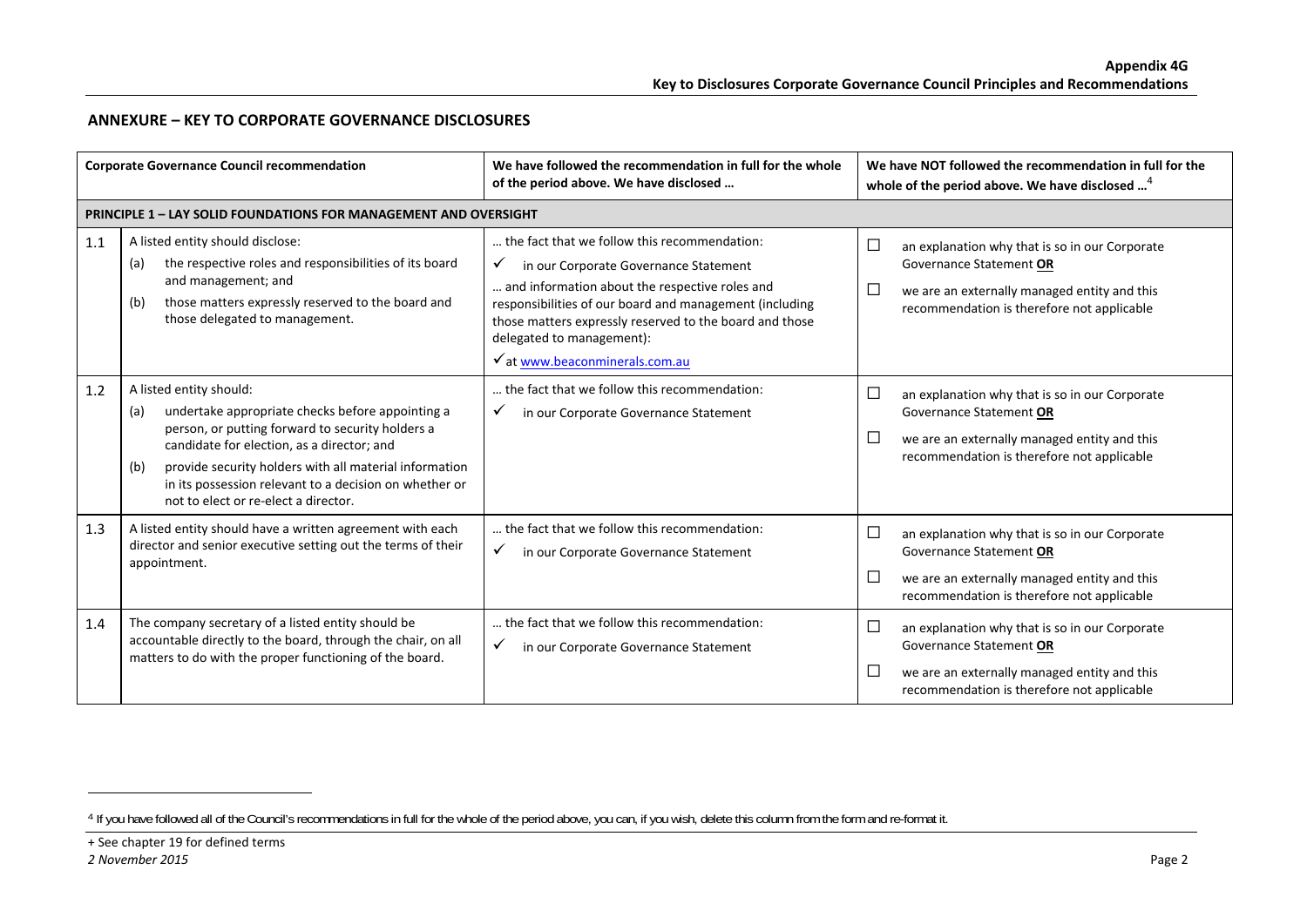| <b>Corporate Governance Council recommendation</b> |                                                                                                                                                                                                                                                                                                                                                                                                                                                                                                                                                                                                                                                                                                                                                                                                                                                                                                                                                                                                                                                                                            | We have followed the recommendation in full for the whole<br>of the period above. We have disclosed                                                                                                                                                                                                                                                                                                                                                                                                                                                                                                                                                                                                                     | We have NOT followed the recommendation in full for the<br>whole of the period above. We have disclosed <sup>4</sup> |
|----------------------------------------------------|--------------------------------------------------------------------------------------------------------------------------------------------------------------------------------------------------------------------------------------------------------------------------------------------------------------------------------------------------------------------------------------------------------------------------------------------------------------------------------------------------------------------------------------------------------------------------------------------------------------------------------------------------------------------------------------------------------------------------------------------------------------------------------------------------------------------------------------------------------------------------------------------------------------------------------------------------------------------------------------------------------------------------------------------------------------------------------------------|-------------------------------------------------------------------------------------------------------------------------------------------------------------------------------------------------------------------------------------------------------------------------------------------------------------------------------------------------------------------------------------------------------------------------------------------------------------------------------------------------------------------------------------------------------------------------------------------------------------------------------------------------------------------------------------------------------------------------|----------------------------------------------------------------------------------------------------------------------|
| 1.5                                                | A listed entity should:<br>have a diversity policy which includes requirements<br>(a)<br>for the board or a relevant committee of the board to<br>set measurable objectives for achieving gender<br>diversity and to assess annually both the objectives<br>and the entity's progress in achieving them;<br>disclose that policy or a summary of it; and<br>(b)<br>disclose as at the end of each reporting period the<br>(c)<br>measurable objectives for achieving gender diversity<br>set by the board or a relevant committee of the board<br>in accordance with the entity's diversity policy and its<br>progress towards achieving them and either:<br>(1) the respective proportions of men and women on<br>the board, in senior executive positions and across<br>the whole organisation (including how the entity<br>has defined "senior executive" for these<br>purposes); or<br>(2) if the entity is a "relevant employer" under the<br>Workplace Gender Equality Act, the entity's most<br>recent "Gender Equality Indicators", as defined in<br>and published under that Act. | the fact that we have a diversity policy that complies with<br>paragraph (a):<br>$\Box$<br>in our Corporate Governance Statement OR<br>□<br>at [insert location]<br>and a copy of our diversity policy or a summary of it:<br>$\Box$<br>at [insert location]<br>and the measurable objectives for achieving gender<br>diversity set by the board or a relevant committee of the<br>board in accordance with our diversity policy and our progress<br>towards achieving them:<br>□<br>in our Corporate Governance Statement OR<br>$\Box$<br>at [insert location]<br>and the information referred to in paragraphs $(c)(1)$ or $(2)$ :<br>□<br>in our Corporate Governance Statement OR<br>$\Box$<br>at [insert location] | $\checkmark$<br>an explanation why that is so in our Corporate<br>Governance Statement                               |
| 1.6                                                | A listed entity should:<br>have and disclose a process for periodically evaluating<br>(a)<br>the performance of the board, its committees and<br>individual directors; and<br>disclose, in relation to each reporting period, whether<br>(b)<br>a performance evaluation was undertaken in the<br>reporting period in accordance with that process.                                                                                                                                                                                                                                                                                                                                                                                                                                                                                                                                                                                                                                                                                                                                        | the evaluation process referred to in paragraph (a):<br>□<br>in our Corporate Governance Statement OR<br>$\Box$<br>at [insert location]<br>and the information referred to in paragraph (b):<br>□<br>in our Corporate Governance Statement OR<br>□<br>at [insert location]                                                                                                                                                                                                                                                                                                                                                                                                                                              | ✓<br>an explanation why that is so in our Corporate<br><b>Governance Statement</b>                                   |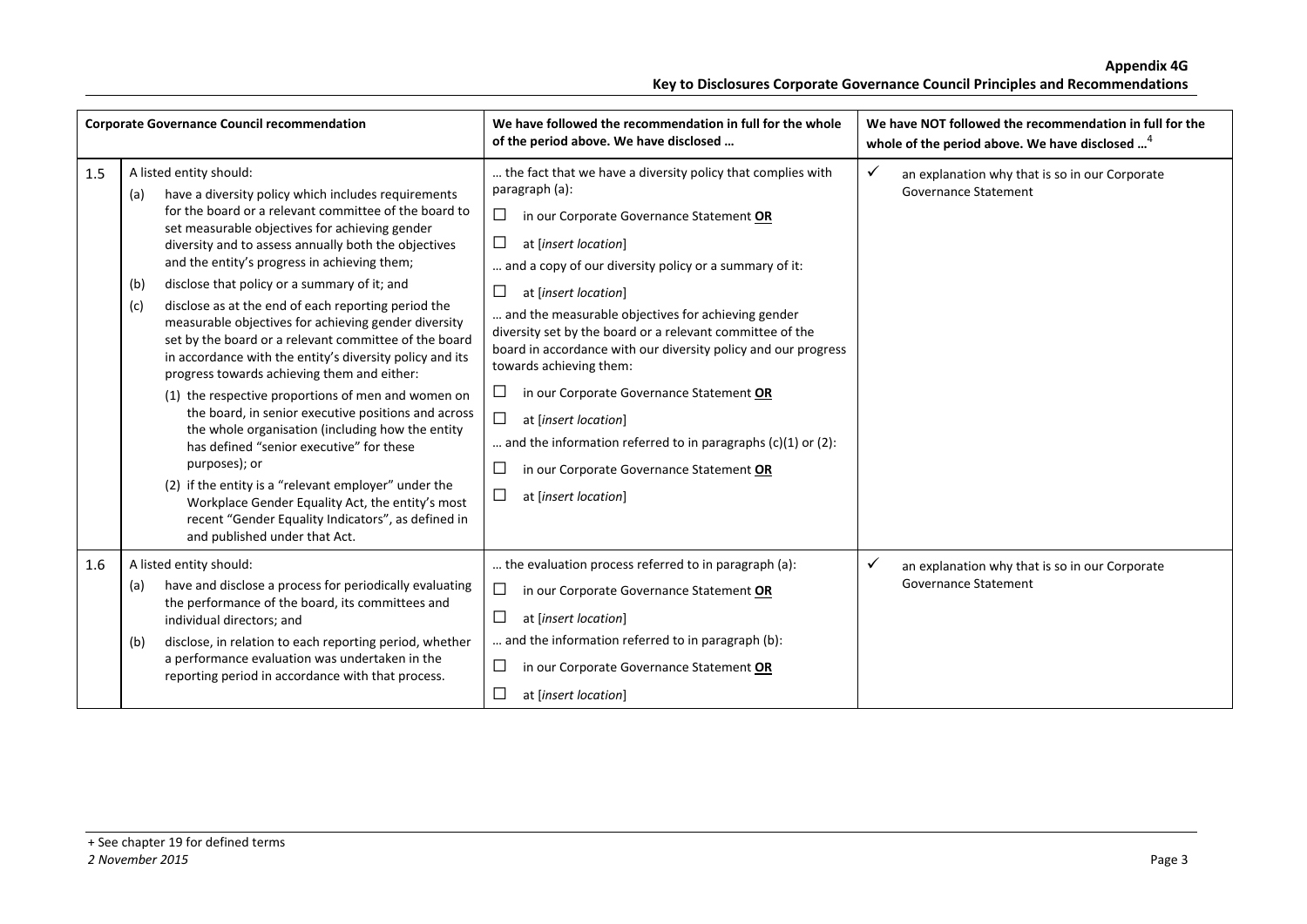| <b>Corporate Governance Council recommendation</b> |                                                                                                                                                                                                                                                                                                                     | We have followed the recommendation in full for the whole<br>of the period above. We have disclosed                                                                                                                                               | We have NOT followed the recommendation in full for the<br>whole of the period above. We have disclosed <sup>4</sup> |
|----------------------------------------------------|---------------------------------------------------------------------------------------------------------------------------------------------------------------------------------------------------------------------------------------------------------------------------------------------------------------------|---------------------------------------------------------------------------------------------------------------------------------------------------------------------------------------------------------------------------------------------------|----------------------------------------------------------------------------------------------------------------------|
|                                                    | A listed entity should:<br>have and disclose a process for periodically evaluating<br>(a)<br>the performance of its senior executives; and<br>disclose, in relation to each reporting period, whether<br>(b)<br>a performance evaluation was undertaken in the<br>reporting period in accordance with that process. | the evaluation process referred to in paragraph (a):<br>in our Corporate Governance Statement OR<br>at [insert location]<br>and the information referred to in paragraph (b):<br>in our Corporate Governance Statement OR<br>at [insert location] | an explanation why that is so in our Corporate<br>Governance Statement                                               |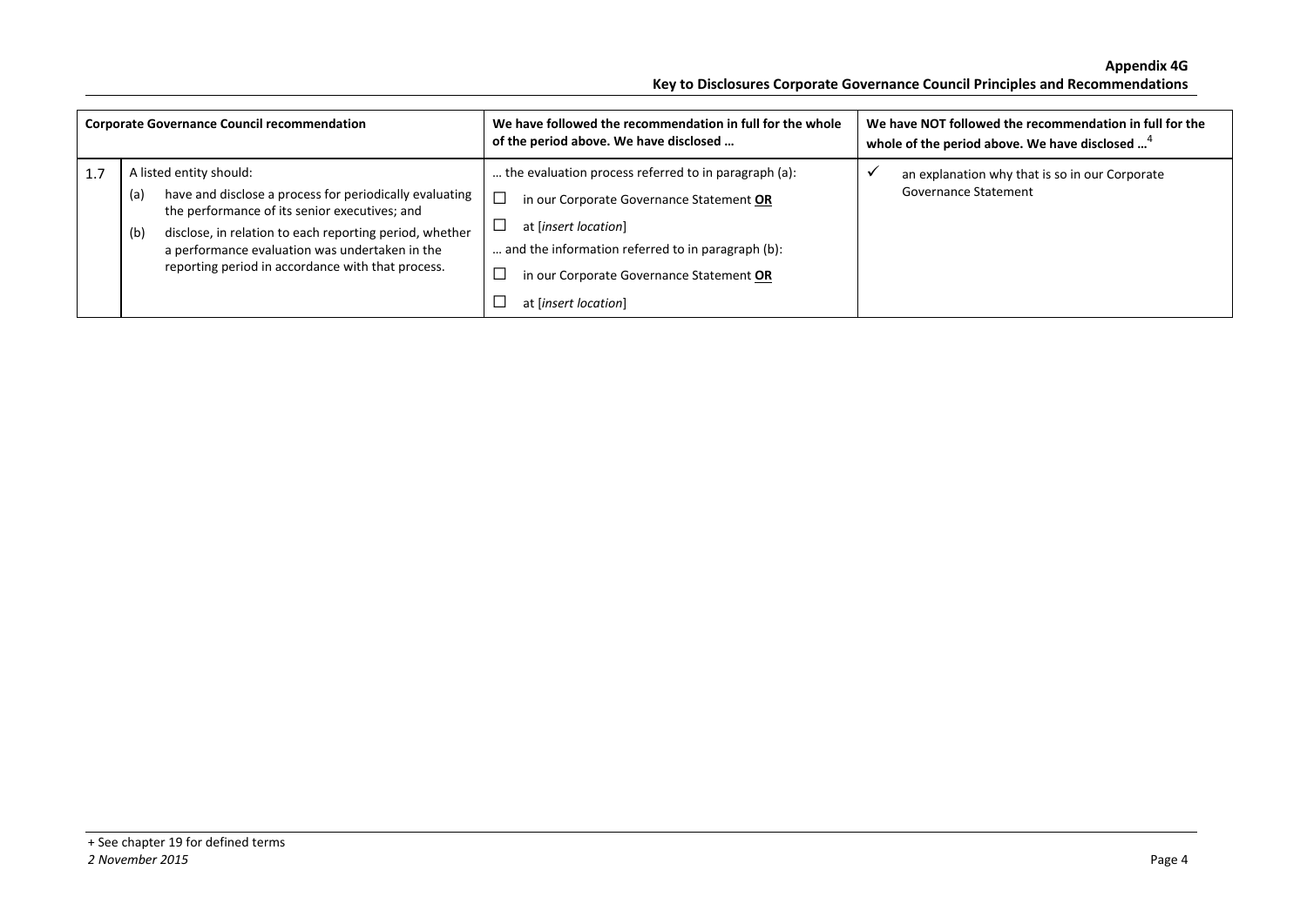| <b>Corporate Governance Council recommendation</b> |                                                                                                                                                                                                                                                                                                                                                                                                                                                                                                                                                                                                                                                                                                                                                                                                                                                                        | We have followed the recommendation in full for the whole<br>of the period above. We have disclosed                                                                                                                                                                                                                                                                                                                                                                                                                                                                                                                                                                                                                                                                                                                                                                                                      | We have NOT followed the recommendation in full for the<br>whole of the period above. We have disclosed <sup>4</sup>                                                                               |
|----------------------------------------------------|------------------------------------------------------------------------------------------------------------------------------------------------------------------------------------------------------------------------------------------------------------------------------------------------------------------------------------------------------------------------------------------------------------------------------------------------------------------------------------------------------------------------------------------------------------------------------------------------------------------------------------------------------------------------------------------------------------------------------------------------------------------------------------------------------------------------------------------------------------------------|----------------------------------------------------------------------------------------------------------------------------------------------------------------------------------------------------------------------------------------------------------------------------------------------------------------------------------------------------------------------------------------------------------------------------------------------------------------------------------------------------------------------------------------------------------------------------------------------------------------------------------------------------------------------------------------------------------------------------------------------------------------------------------------------------------------------------------------------------------------------------------------------------------|----------------------------------------------------------------------------------------------------------------------------------------------------------------------------------------------------|
|                                                    | PRINCIPLE 2 - STRUCTURE THE BOARD TO ADD VALUE                                                                                                                                                                                                                                                                                                                                                                                                                                                                                                                                                                                                                                                                                                                                                                                                                         |                                                                                                                                                                                                                                                                                                                                                                                                                                                                                                                                                                                                                                                                                                                                                                                                                                                                                                          |                                                                                                                                                                                                    |
| 2.1                                                | The board of a listed entity should:<br>have a nomination committee which:<br>(a)<br>(1) has at least three members, a majority of whom<br>are independent directors; and<br>(2) is chaired by an independent director,<br>and disclose:<br>(3) the charter of the committee;<br>(4) the members of the committee; and<br>(5) as at the end of each reporting period, the<br>number of times the committee met throughout<br>the period and the individual attendances of the<br>members at those meetings; or<br>if it does not have a nomination committee,<br>(b)<br>disclose that fact and the processes it employs to<br>address board succession issues and to ensure that<br>the board has the appropriate balance of skills,<br>knowledge, experience, independence and diversity<br>to enable it to discharge its duties and<br>responsibilities effectively. | [If the entity complies with paragraph (a):]<br>the fact that we have a nomination committee that<br>complies with paragraphs (1) and (2):<br>ப<br>in our Corporate Governance Statement OR<br>at [insert location]<br>and a copy of the charter of the committee:<br>ப<br>at [insert location]<br>and the information referred to in paragraphs (4) and (5):<br>$\Box$<br>in our Corporate Governance Statement OR<br>$\Box$<br>at [insert location]<br>[If the entity complies with paragraph (b):]<br>the fact that we do not have a nomination committee and<br>the processes we employ to address board succession issues<br>and to ensure that the board has the appropriate balance of<br>skills, knowledge, experience, independence and diversity to<br>enable it to discharge its duties and responsibilities effectively:<br>in our Corporate Governance Statement OR<br>at [insert location] | ✓<br>an explanation why that is so in our Corporate<br>Governance Statement                                                                                                                        |
| 2.2                                                | A listed entity should have and disclose a board skills<br>matrix setting out the mix of skills and diversity that the<br>board currently has or is looking to achieve in its<br>membership.                                                                                                                                                                                                                                                                                                                                                                                                                                                                                                                                                                                                                                                                           | our board skills matrix:<br>✓<br>in our Corporate Governance Statement                                                                                                                                                                                                                                                                                                                                                                                                                                                                                                                                                                                                                                                                                                                                                                                                                                   | $\Box$<br>an explanation why that is so in our Corporate<br>Governance Statement OR<br>$\mathcal{L}$<br>we are an externally managed entity and this<br>recommendation is therefore not applicable |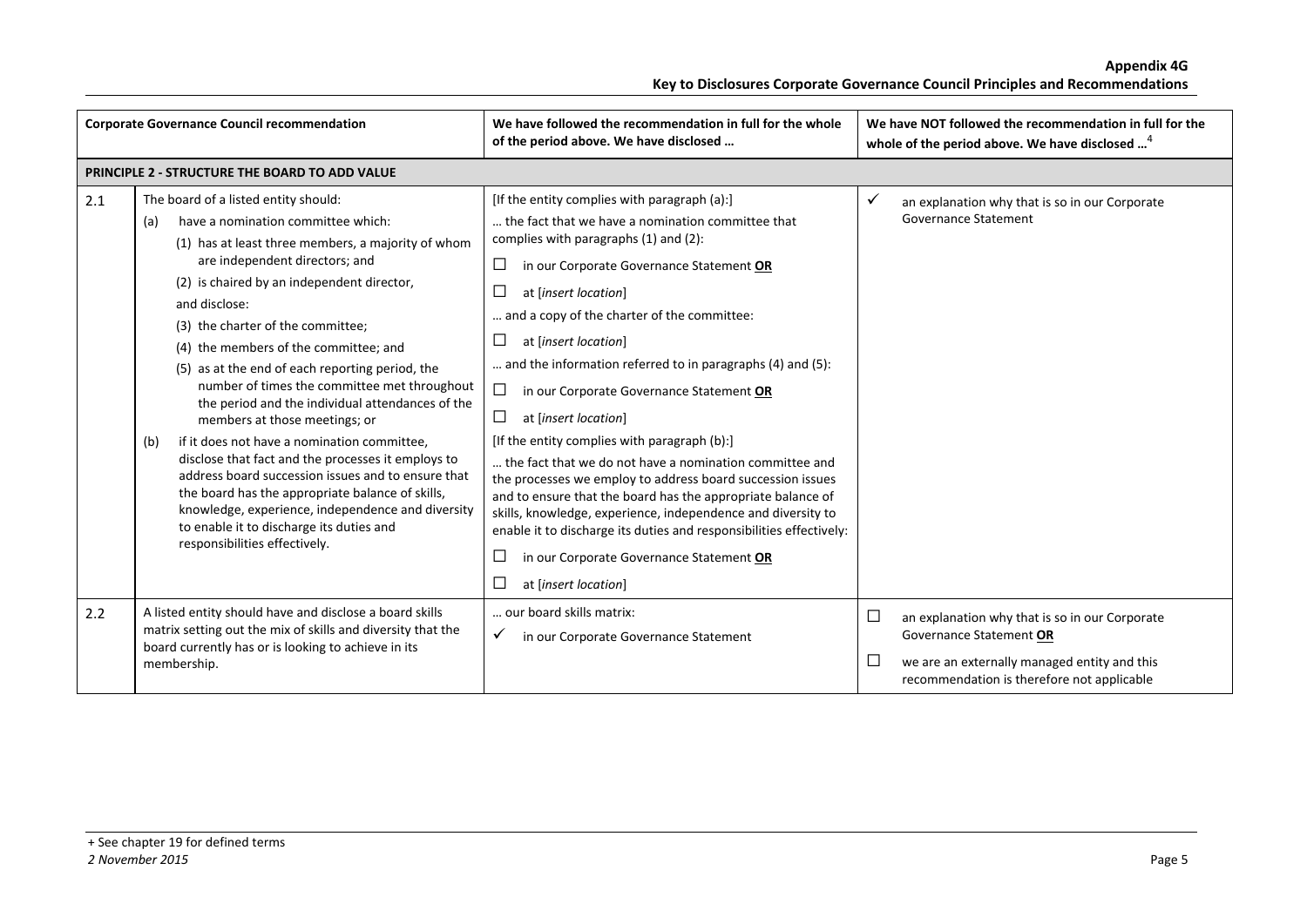|     | <b>Corporate Governance Council recommendation</b>                                                                                                                                                                                                                                                                                                                                                                                                                                                                                                        | We have followed the recommendation in full for the whole<br>of the period above. We have disclosed                                                                                                                                                                                                                                                    |                  | We have NOT followed the recommendation in full for the<br>whole of the period above. We have disclosed <sup>4</sup>                                                    |
|-----|-----------------------------------------------------------------------------------------------------------------------------------------------------------------------------------------------------------------------------------------------------------------------------------------------------------------------------------------------------------------------------------------------------------------------------------------------------------------------------------------------------------------------------------------------------------|--------------------------------------------------------------------------------------------------------------------------------------------------------------------------------------------------------------------------------------------------------------------------------------------------------------------------------------------------------|------------------|-------------------------------------------------------------------------------------------------------------------------------------------------------------------------|
| 2.3 | A listed entity should disclose:<br>the names of the directors considered by the board<br>(a)<br>to be independent directors;<br>if a director has an interest, position, association or<br>(b)<br>relationship of the type described in Box 2.3 but the<br>board is of the opinion that it does not compromise<br>the independence of the director, the nature of the<br>interest, position, association or relationship in<br>question and an explanation of why the board is of<br>that opinion; and<br>the length of service of each director.<br>(c) | the names of the directors considered by the board to be<br>independent directors:<br>✓<br>in our Corporate Governance Statement<br>and, where applicable, the information referred to in<br>paragraph (b):<br>✓<br>in our Corporate Governance Statement<br>and the length of service of each director:<br>✓<br>in our Corporate Governance Statement | $\Box$           | an explanation why that is so in our Corporate<br>Governance Statement                                                                                                  |
| 2.4 | A majority of the board of a listed entity should be<br>independent directors.                                                                                                                                                                                                                                                                                                                                                                                                                                                                            | the fact that we follow this recommendation:<br>$\Box$<br>in our Corporate Governance Statement OR<br>at [insert location]                                                                                                                                                                                                                             | $\checkmark$     | an explanation why that is so in our Corporate<br><b>Governance Statement</b>                                                                                           |
| 2.5 | The chair of the board of a listed entity should be an<br>independent director and, in particular, should not be the<br>same person as the CEO of the entity.                                                                                                                                                                                                                                                                                                                                                                                             | the fact that we follow this recommendation:<br>$\Box$<br>in our Corporate Governance Statement OR<br>□<br>at [insert location]                                                                                                                                                                                                                        | ✓                | an explanation why that is so in our Corporate<br><b>Governance Statement</b>                                                                                           |
| 2.6 | A listed entity should have a program for inducting new<br>directors and provide appropriate professional<br>development opportunities for directors to develop and<br>maintain the skills and knowledge needed to perform<br>their role as directors effectively.                                                                                                                                                                                                                                                                                        | the fact that we follow this recommendation:<br>✓<br>in our Corporate Governance Statement                                                                                                                                                                                                                                                             | $\Box$<br>$\Box$ | an explanation why that is so in our Corporate<br>Governance Statement OR<br>we are an externally managed entity and this<br>recommendation is therefore not applicable |
|     | <b>PRINCIPLE 3 - ACT ETHICALLY AND RESPONSIBLY</b>                                                                                                                                                                                                                                                                                                                                                                                                                                                                                                        |                                                                                                                                                                                                                                                                                                                                                        |                  |                                                                                                                                                                         |
| 3.1 | A listed entity should:<br>have a code of conduct for its directors, senior<br>(a)<br>executives and employees; and<br>disclose that code or a summary of it.<br>(b)                                                                                                                                                                                                                                                                                                                                                                                      | our code of conduct or a summary of it:<br>in our Corporate Governance Statement<br>✓                                                                                                                                                                                                                                                                  | $\Box$           | an explanation why that is so in our Corporate<br><b>Governance Statement</b>                                                                                           |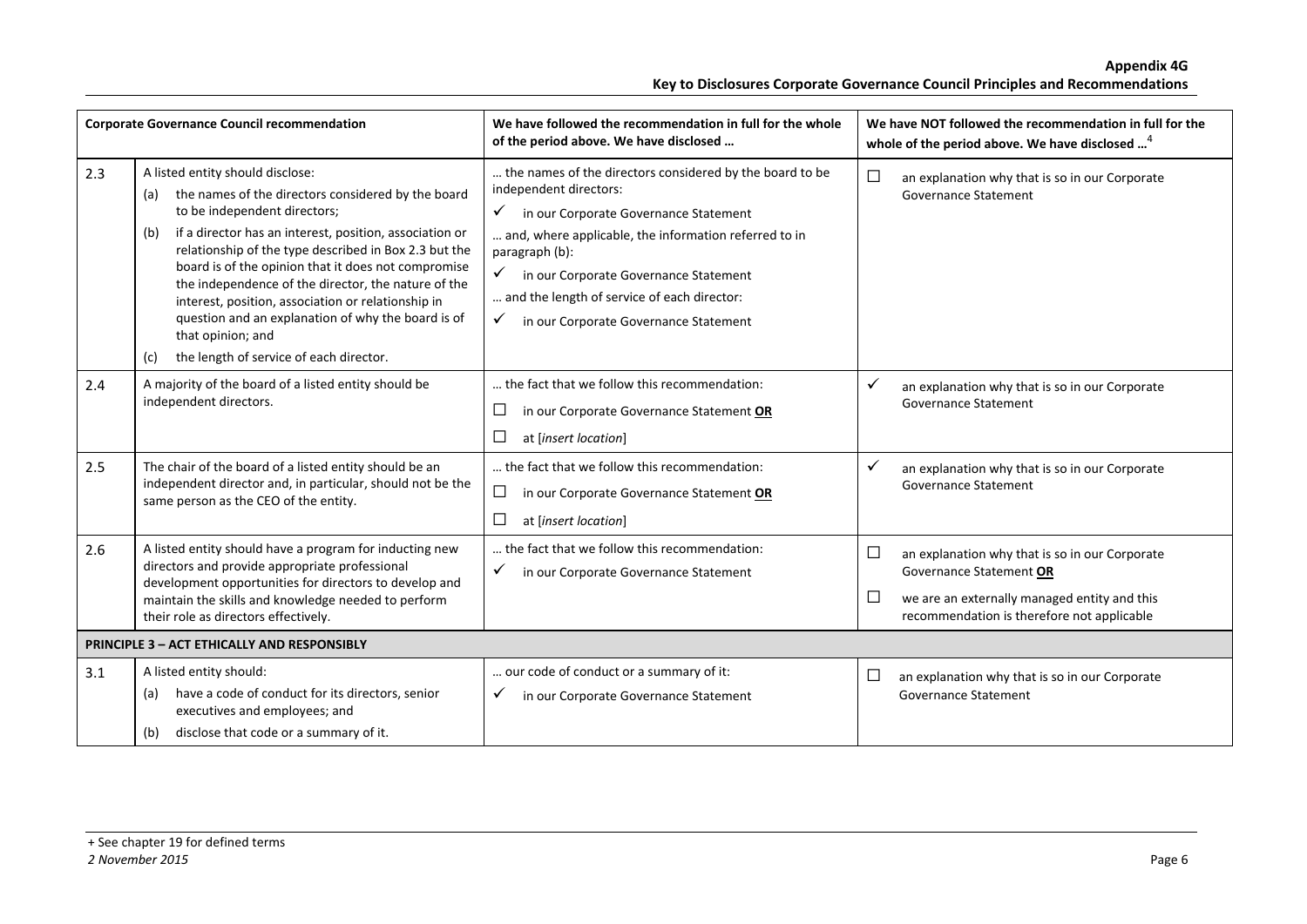| <b>Corporate Governance Council recommendation</b> |                                                                                                                                                                                                                                                                                                                                                                                                                                                                                                                                                                                                                                                                                                                                                                                                                                                                                                                                                                                        | We have followed the recommendation in full for the whole<br>of the period above. We have disclosed                                                                                                                                                                                                                                                                                                                                                                                                                                                                                                                                                                                                                                                                                                                                                                                                                     | We have NOT followed the recommendation in full for the<br>whole of the period above. We have disclosed <sup>4</sup> |
|----------------------------------------------------|----------------------------------------------------------------------------------------------------------------------------------------------------------------------------------------------------------------------------------------------------------------------------------------------------------------------------------------------------------------------------------------------------------------------------------------------------------------------------------------------------------------------------------------------------------------------------------------------------------------------------------------------------------------------------------------------------------------------------------------------------------------------------------------------------------------------------------------------------------------------------------------------------------------------------------------------------------------------------------------|-------------------------------------------------------------------------------------------------------------------------------------------------------------------------------------------------------------------------------------------------------------------------------------------------------------------------------------------------------------------------------------------------------------------------------------------------------------------------------------------------------------------------------------------------------------------------------------------------------------------------------------------------------------------------------------------------------------------------------------------------------------------------------------------------------------------------------------------------------------------------------------------------------------------------|----------------------------------------------------------------------------------------------------------------------|
|                                                    | <b>PRINCIPLE 4 - SAFEGUARD INTEGRITY IN CORPORATE REPORTING</b>                                                                                                                                                                                                                                                                                                                                                                                                                                                                                                                                                                                                                                                                                                                                                                                                                                                                                                                        |                                                                                                                                                                                                                                                                                                                                                                                                                                                                                                                                                                                                                                                                                                                                                                                                                                                                                                                         |                                                                                                                      |
| 4.1                                                | The board of a listed entity should:<br>have an audit committee which:<br>(a)<br>(1) has at least three members, all of whom are<br>non-executive directors and a majority of whom<br>are independent directors; and<br>(2) is chaired by an independent director, who is<br>not the chair of the board,<br>and disclose:<br>(3) the charter of the committee;<br>(4) the relevant qualifications and experience of the<br>members of the committee; and<br>(5) in relation to each reporting period, the number<br>of times the committee met throughout the<br>period and the individual attendances of the<br>members at those meetings; or<br>if it does not have an audit committee, disclose that<br>(b)<br>fact and the processes it employs that<br>independently verify and safeguard the integrity of<br>its corporate reporting, including the processes for<br>the appointment and removal of the external<br>auditor and the rotation of the audit engagement<br>partner. | [If the entity complies with paragraph (a):]<br>the fact that we have an audit committee that complies with<br>paragraphs (1) and (2):<br>$\Box$<br>in our Corporate Governance Statement OR<br>ப<br>at [insert location]<br>and a copy of the charter of the committee:<br>$\Box$<br>at [insert location]<br>and the information referred to in paragraphs (4) and (5):<br>$\Box$<br>in our Corporate Governance Statement OR<br>$\Box$<br>at [insert location]<br>[If the entity complies with paragraph (b):]<br>the fact that we do not have an audit committee and the<br>processes we employ that independently verify and safeguard<br>the integrity of our corporate reporting, including the<br>processes for the appointment and removal of the external<br>auditor and the rotation of the audit engagement partner:<br>$\Box$<br>in our Corporate Governance Statement OR<br>$\Box$<br>at [insert location] | an explanation why that is so in our Corporate<br><b>Governance Statement</b>                                        |
| 4.2                                                | The board of a listed entity should, before it approves the<br>entity's financial statements for a financial period, receive<br>from its CEO and CFO a declaration that, in their opinion,<br>the financial records of the entity have been properly<br>maintained and that the financial statements comply with<br>the appropriate accounting standards and give a true and<br>fair view of the financial position and performance of the<br>entity and that the opinion has been formed on the basis<br>of a sound system of risk management and internal<br>control which is operating effectively.                                                                                                                                                                                                                                                                                                                                                                                 | the fact that we follow this recommendation:<br>✓<br>in our Corporate Governance Statement                                                                                                                                                                                                                                                                                                                                                                                                                                                                                                                                                                                                                                                                                                                                                                                                                              | $\Box$<br>an explanation why that is so in our Corporate<br><b>Governance Statement</b>                              |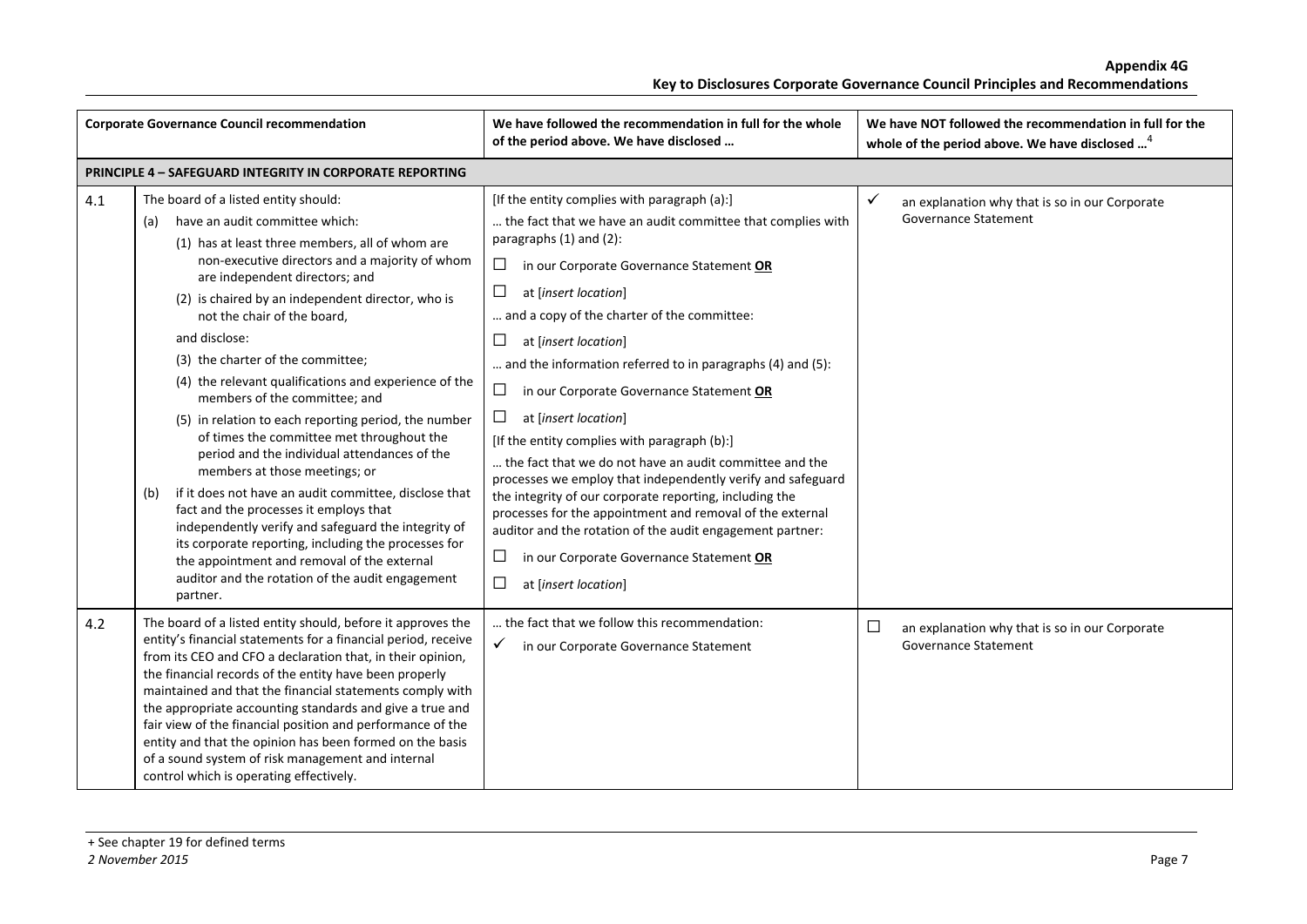|     | <b>Corporate Governance Council recommendation</b>                                                                                                                                                     | We have followed the recommendation in full for the whole<br>of the period above. We have disclosed                                                         |                    | We have NOT followed the recommendation in full for the<br>whole of the period above. We have disclosed <sup>4</sup>                                                                                                                |
|-----|--------------------------------------------------------------------------------------------------------------------------------------------------------------------------------------------------------|-------------------------------------------------------------------------------------------------------------------------------------------------------------|--------------------|-------------------------------------------------------------------------------------------------------------------------------------------------------------------------------------------------------------------------------------|
| 4.3 | A listed entity that has an AGM should ensure that its<br>external auditor attends its AGM and is available to<br>answer questions from security holders relevant to the<br>audit.                     | the fact that we follow this recommendation:<br>$\checkmark$<br>in our Corporate Governance Statement                                                       | $\Box$<br>$\Box$   | an explanation why that is so in our Corporate<br>Governance Statement OR<br>we are an externally managed entity that does not hold<br>an annual general meeting and this recommendation is<br>therefore not applicable             |
|     | <b>PRINCIPLE 5 - MAKE TIMELY AND BALANCED DISCLOSURE</b>                                                                                                                                               |                                                                                                                                                             |                    |                                                                                                                                                                                                                                     |
| 5.1 | A listed entity should:<br>have a written policy for complying with its<br>(a)<br>continuous disclosure obligations under the Listing<br>Rules; and<br>disclose that policy or a summary of it.<br>(b) | our continuous disclosure compliance policy or a summary of<br>in our Corporate Governance Statement<br>✓                                                   | $\Box$             | an explanation why that is so in our Corporate<br>Governance Statement                                                                                                                                                              |
|     | PRINCIPLE 6 - RESPECT THE RIGHTS OF SECURITY HOLDERS                                                                                                                                                   |                                                                                                                                                             |                    |                                                                                                                                                                                                                                     |
| 6.1 | A listed entity should provide information about itself and<br>its governance to investors via its website.                                                                                            | information about us and our governance on our website:<br>$\checkmark$<br>at www.beaconminerals.com.au                                                     | $\Box$             | an explanation why that is so in our Corporate<br><b>Governance Statement</b>                                                                                                                                                       |
| 6.2 | A listed entity should design and implement an investor<br>relations program to facilitate effective two-way<br>communication with investors.                                                          | the fact that we follow this recommendation:<br>✓<br>in our Corporate Governance Statement                                                                  | $\Box$             | an explanation why that is so in our Corporate<br>Governance Statement                                                                                                                                                              |
| 6.3 | A listed entity should disclose the policies and processes it<br>has in place to facilitate and encourage participation at<br>meetings of security holders.                                            | our policies and processes for facilitating and encouraging<br>participation at meetings of security holders:<br>✓<br>in our Corporate Governance Statement | ப<br>$\mathcal{L}$ | an explanation why that is so in our Corporate<br>Governance Statement OR<br>we are an externally managed entity that does not hold<br>periodic meetings of security holders and this<br>recommendation is therefore not applicable |
| 6.4 | A listed entity should give security holders the option to<br>receive communications from, and send communications<br>to, the entity and its security registry electronically.                         | the fact that we follow this recommendation:<br>✓<br>in our Corporate Governance Statement                                                                  | □                  | an explanation why that is so in our Corporate<br>Governance Statement                                                                                                                                                              |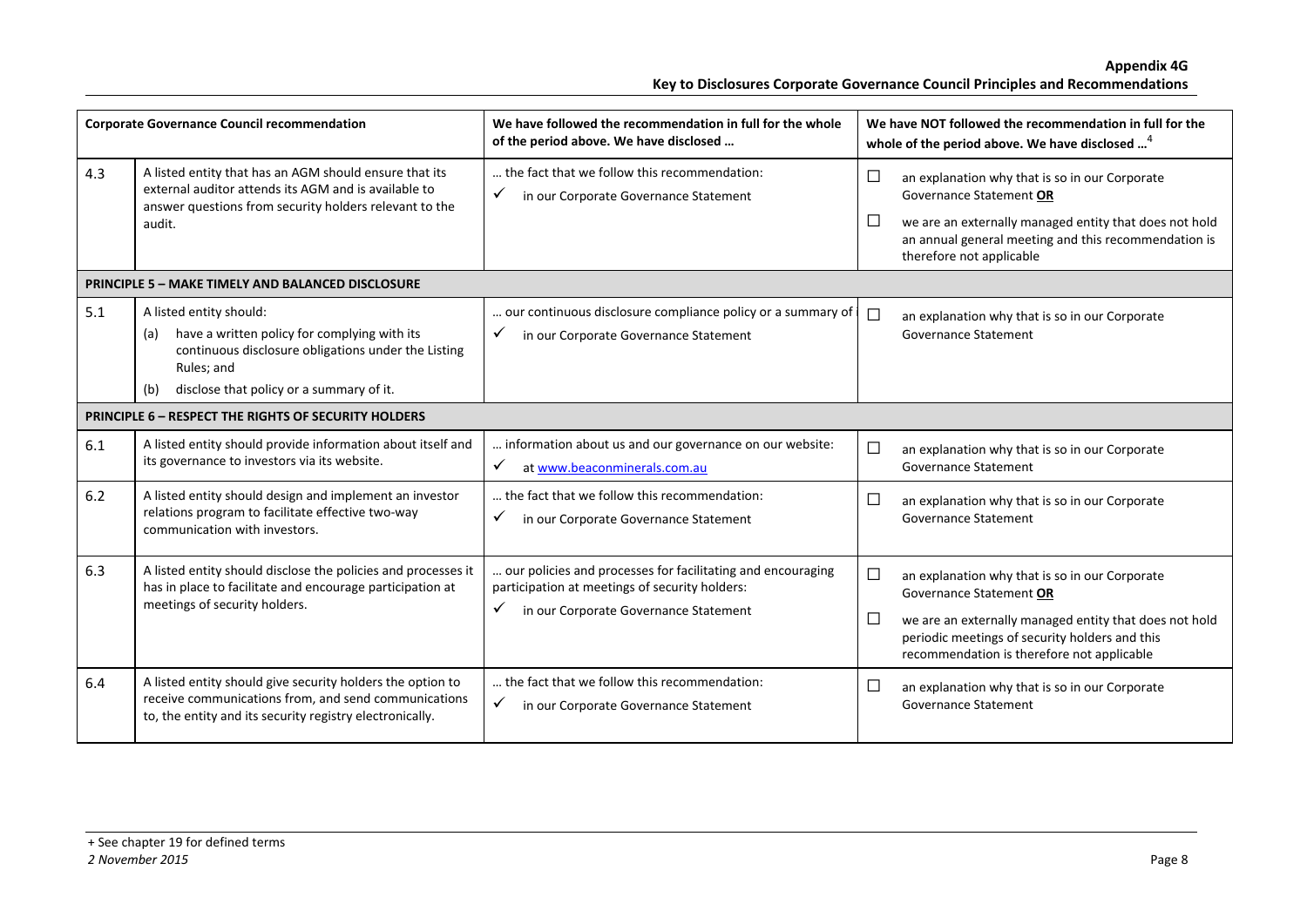|     | <b>Corporate Governance Council recommendation</b>                                                                                                                                                                                                                                                                                                                                                                                                                                                                                                                                                                                                                                                                                                 | We have followed the recommendation in full for the whole<br>of the period above. We have disclosed                                                                                                                                                                                                                                                                                                                                                                                                                                                                                                                                                                                                                                                        | We have NOT followed the recommendation in full for the<br>whole of the period above. We have disclosed <sup>4</sup> |
|-----|----------------------------------------------------------------------------------------------------------------------------------------------------------------------------------------------------------------------------------------------------------------------------------------------------------------------------------------------------------------------------------------------------------------------------------------------------------------------------------------------------------------------------------------------------------------------------------------------------------------------------------------------------------------------------------------------------------------------------------------------------|------------------------------------------------------------------------------------------------------------------------------------------------------------------------------------------------------------------------------------------------------------------------------------------------------------------------------------------------------------------------------------------------------------------------------------------------------------------------------------------------------------------------------------------------------------------------------------------------------------------------------------------------------------------------------------------------------------------------------------------------------------|----------------------------------------------------------------------------------------------------------------------|
|     | <b>PRINCIPLE 7 - RECOGNISE AND MANAGE RISK</b>                                                                                                                                                                                                                                                                                                                                                                                                                                                                                                                                                                                                                                                                                                     |                                                                                                                                                                                                                                                                                                                                                                                                                                                                                                                                                                                                                                                                                                                                                            |                                                                                                                      |
| 7.1 | The board of a listed entity should:<br>have a committee or committees to oversee risk,<br>(a)<br>each of which:<br>(1) has at least three members, a majority of whom<br>are independent directors; and<br>(2) is chaired by an independent director,<br>and disclose:<br>(3) the charter of the committee;<br>(4) the members of the committee; and<br>(5) as at the end of each reporting period, the<br>number of times the committee met throughout<br>the period and the individual attendances of the<br>members at those meetings; or<br>if it does not have a risk committee or committees<br>(b)<br>that satisfy (a) above, disclose that fact and the<br>processes it employs for overseeing the entity's risk<br>management framework. | [If the entity complies with paragraph (a):]<br>the fact that we have a committee or committees to<br>oversee risk that comply with paragraphs (1) and (2):<br>$\Box$<br>in our Corporate Governance Statement OR<br>at [insert location]<br>and a copy of the charter of the committee:<br>$\Box$<br>at [insert location]<br>and the information referred to in paragraphs (4) and (5):<br>ப<br>in our Corporate Governance Statement OR<br>ப<br>at [insert location]<br>[If the entity complies with paragraph (b):]<br>the fact that we do not have a risk committee or<br>committees that satisfy (a) and the processes we employ for<br>overseeing our risk management framework:<br>in our Corporate Governance Statement OR<br>at [insert location] | ✓<br>an explanation why that is so in our Corporate<br><b>Governance Statement</b>                                   |
| 7.2 | The board or a committee of the board should:<br>review the entity's risk management framework at<br>(a)<br>least annually to satisfy itself that it continues to be<br>sound; and<br>disclose, in relation to each reporting period,<br>(b)<br>whether such a review has taken place.                                                                                                                                                                                                                                                                                                                                                                                                                                                             | the fact that board or a committee of the board reviews the<br>entity's risk management framework at least annually to<br>satisfy itself that it continues to be sound:<br>in our Corporate Governance Statement<br>$\checkmark$<br>and that such a review has taken place in the reporting<br>period covered by this Appendix 4G:<br>in our Corporate Governance Statement                                                                                                                                                                                                                                                                                                                                                                                | □<br>an explanation why that is so in our Corporate<br><b>Governance Statement</b>                                   |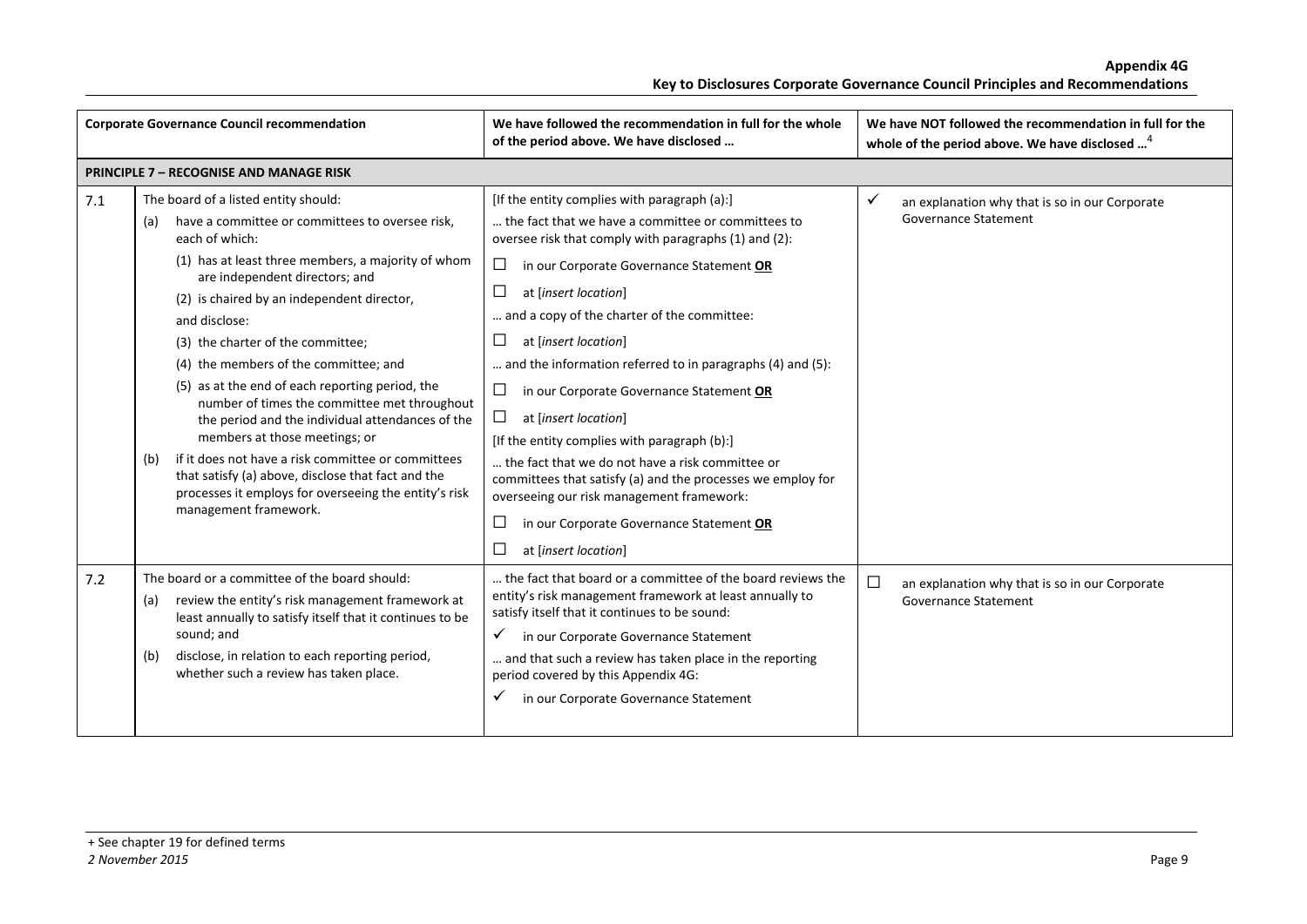|     | <b>Corporate Governance Council recommendation</b>                                                                                                                                                                                                                                                                                                                           | We have followed the recommendation in full for the whole<br>of the period above. We have disclosed                                                                                                                                                                                                                                                                                                                                                                                                                                   | We have NOT followed the recommendation in full for the<br>whole of the period above. We have disclosed <sup>4</sup> |
|-----|------------------------------------------------------------------------------------------------------------------------------------------------------------------------------------------------------------------------------------------------------------------------------------------------------------------------------------------------------------------------------|---------------------------------------------------------------------------------------------------------------------------------------------------------------------------------------------------------------------------------------------------------------------------------------------------------------------------------------------------------------------------------------------------------------------------------------------------------------------------------------------------------------------------------------|----------------------------------------------------------------------------------------------------------------------|
| 7.3 | A listed entity should disclose:<br>if it has an internal audit function, how the function<br>(a)<br>is structured and what role it performs; or<br>if it does not have an internal audit function, that<br>(b)<br>fact and the processes it employs for evaluating and<br>continually improving the effectiveness of its risk<br>management and internal control processes. | [If the entity complies with paragraph (a):]<br>how our internal audit function is structured and what role<br>it performs:<br>in our Corporate Governance Statement OR<br>at [insert location]<br>[If the entity complies with paragraph (b):]<br>the fact that we do not have an internal audit function and<br>the processes we employ for evaluating and continually<br>improving the effectiveness of our risk management and<br>internal control processes:<br>in our Corporate Governance Statement OR<br>at [insert location] | an explanation why that is so in our Corporate<br>Governance Statement                                               |
| 7.4 | A listed entity should disclose whether it has any material<br>exposure to economic, environmental and social<br>sustainability risks and, if it does, how it manages or<br>intends to manage those risks.                                                                                                                                                                   | whether we have any material exposure to economic,<br>environmental and social sustainability risks and, if we do,<br>how we manage or intend to manage those risks:<br>in our Corporate Governance Statement<br>v                                                                                                                                                                                                                                                                                                                    | □<br>an explanation why that is so in our Corporate<br>Governance Statement                                          |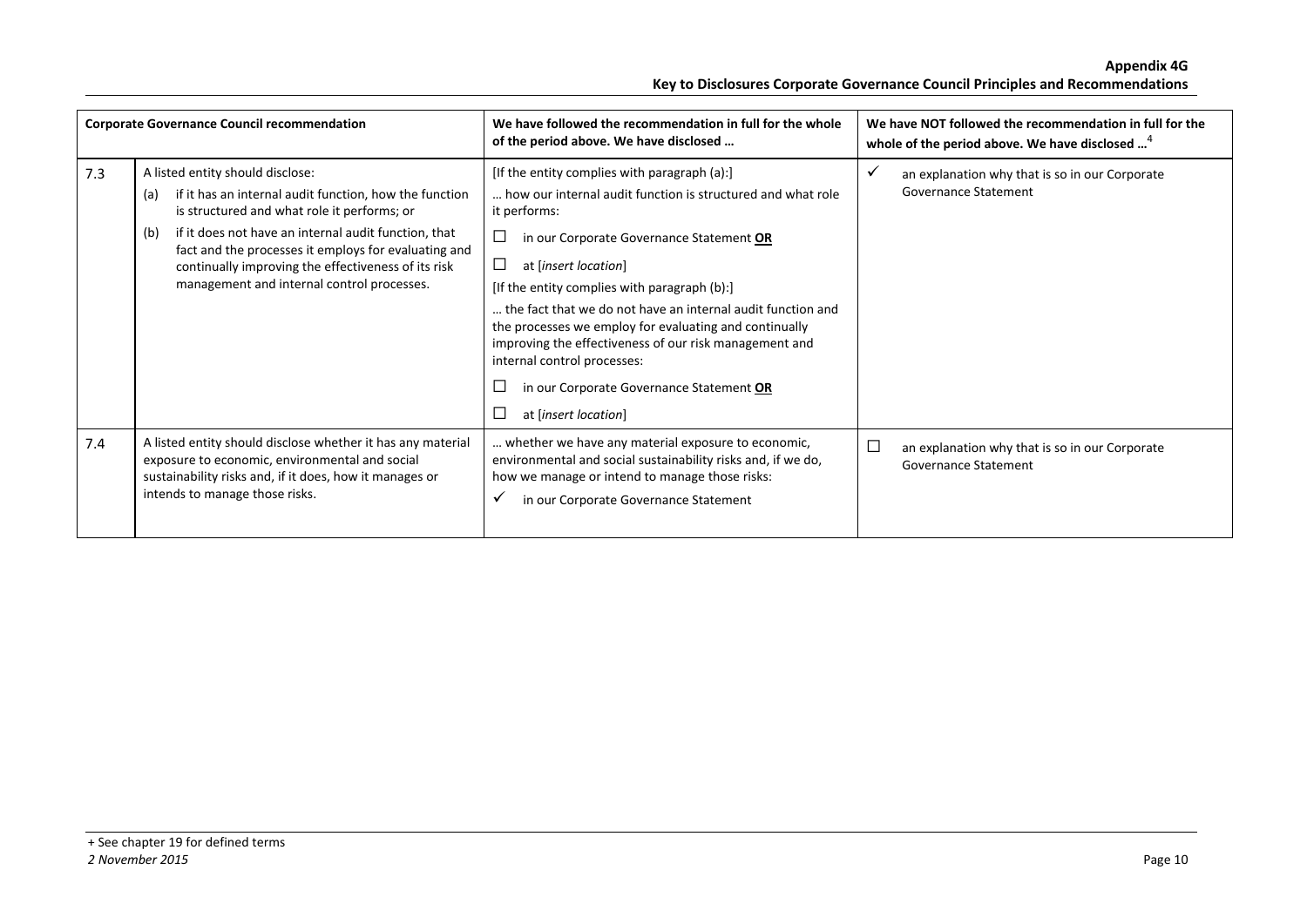| <b>Corporate Governance Council recommendation</b> |                                                                                                                                                                                                                                                                                                                                                                                                                                                                                                                                                                                                                                                                                                                                                                                                      | We have followed the recommendation in full for the whole<br>of the period above. We have disclosed                                                                                                                                                                                                                                                                                                                                                                                                                                                                                                                                                                                                                                                                                                                                                    | We have NOT followed the recommendation in full for the<br>whole of the period above. We have disclosed <sup>4</sup>                                                                        |
|----------------------------------------------------|------------------------------------------------------------------------------------------------------------------------------------------------------------------------------------------------------------------------------------------------------------------------------------------------------------------------------------------------------------------------------------------------------------------------------------------------------------------------------------------------------------------------------------------------------------------------------------------------------------------------------------------------------------------------------------------------------------------------------------------------------------------------------------------------------|--------------------------------------------------------------------------------------------------------------------------------------------------------------------------------------------------------------------------------------------------------------------------------------------------------------------------------------------------------------------------------------------------------------------------------------------------------------------------------------------------------------------------------------------------------------------------------------------------------------------------------------------------------------------------------------------------------------------------------------------------------------------------------------------------------------------------------------------------------|---------------------------------------------------------------------------------------------------------------------------------------------------------------------------------------------|
|                                                    | <b>PRINCIPLE 8 - REMUNERATE FAIRLY AND RESPONSIBLY</b>                                                                                                                                                                                                                                                                                                                                                                                                                                                                                                                                                                                                                                                                                                                                               |                                                                                                                                                                                                                                                                                                                                                                                                                                                                                                                                                                                                                                                                                                                                                                                                                                                        |                                                                                                                                                                                             |
| 8.1                                                | The board of a listed entity should:<br>have a remuneration committee which:<br>(a)<br>(1) has at least three members, a majority of whom<br>are independent directors; and<br>(2) is chaired by an independent director,<br>and disclose:<br>(3) the charter of the committee;<br>(4) the members of the committee; and<br>(5) as at the end of each reporting period, the<br>number of times the committee met throughout<br>the period and the individual attendances of the<br>members at those meetings; or<br>if it does not have a remuneration committee,<br>(b)<br>disclose that fact and the processes it employs for<br>setting the level and composition of remuneration<br>for directors and senior executives and ensuring that<br>such remuneration is appropriate and not excessive. | [If the entity complies with paragraph (a):]<br>the fact that we have a remuneration committee that<br>complies with paragraphs (1) and (2):<br>□<br>in our Corporate Governance Statement OR<br>$\Box$<br>at [insert location]<br>and a copy of the charter of the committee:<br>ப<br>at [insert location]<br>and the information referred to in paragraphs (4) and (5):<br>$\Box$<br>in our Corporate Governance Statement OR<br>$\Box$<br>at [insert location]<br>[If the entity complies with paragraph (b):]<br>the fact that we do not have a remuneration committee and<br>the processes we employ for setting the level and composition<br>of remuneration for directors and senior executives and<br>ensuring that such remuneration is appropriate and not<br>excessive:<br>in our Corporate Governance Statement OR<br>at [insert location] | $\checkmark$<br>an explanation why that is so in our Corporate<br><b>Governance Statement</b>                                                                                               |
| 8.2                                                | A listed entity should separately disclose its policies and<br>practices regarding the remuneration of non-executive<br>directors and the remuneration of executive directors and<br>other senior executives.                                                                                                                                                                                                                                                                                                                                                                                                                                                                                                                                                                                        | separately our remuneration policies and practices<br>regarding the remuneration of non-executive directors and<br>the remuneration of executive directors and other senior<br>executives:<br>in our Corporate Governance Statement                                                                                                                                                                                                                                                                                                                                                                                                                                                                                                                                                                                                                    | $\Box$<br>an explanation why that is so in our Corporate<br>Governance Statement OR<br>$\Box$<br>we are an externally managed entity and this<br>recommendation is therefore not applicable |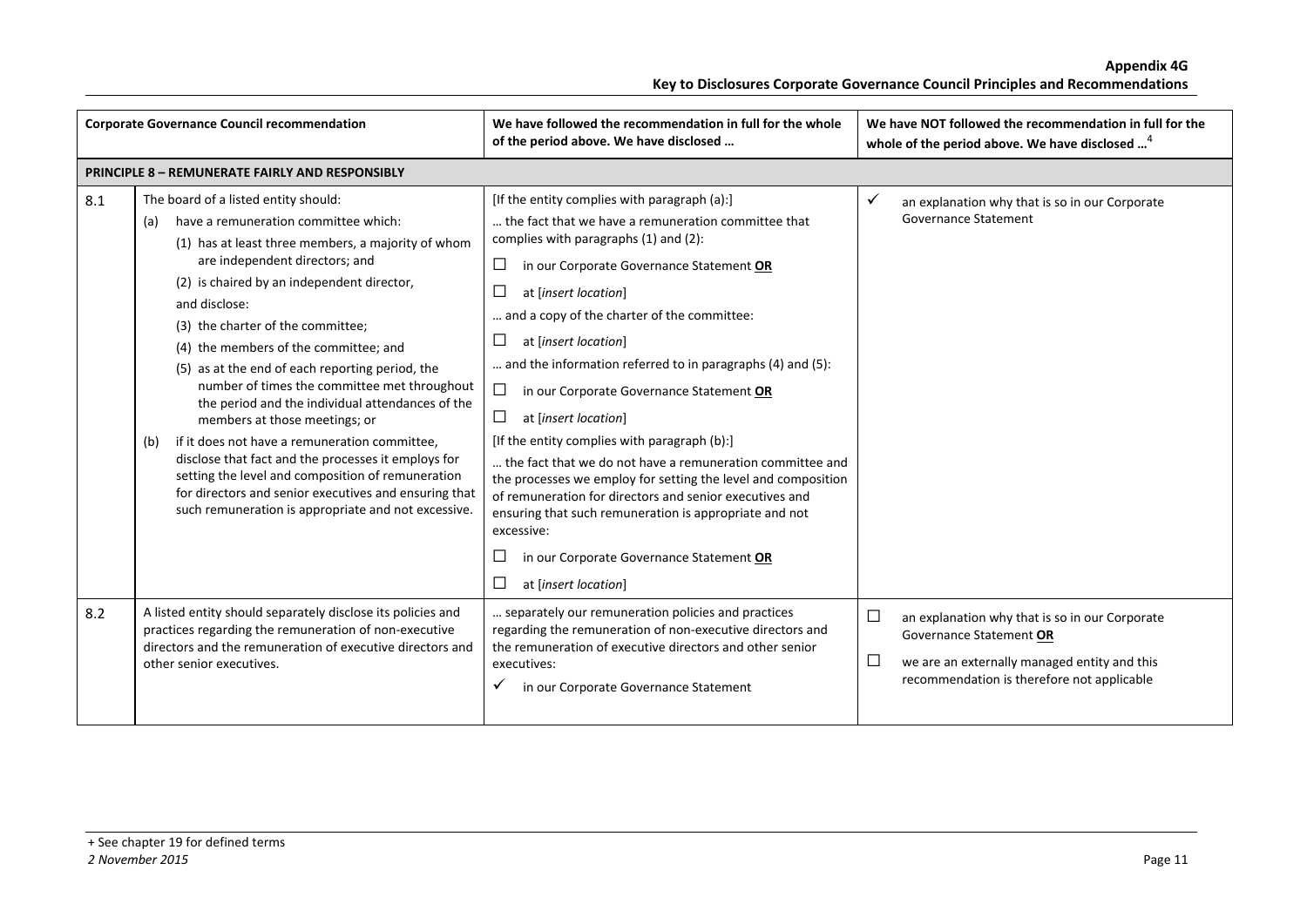| <b>Corporate Governance Council recommendation</b> |                                                                                                                                                                                                                                                                                                                                                       | We have followed the recommendation in full for the whole<br>of the period above. We have disclosed | We have NOT followed the recommendation in full for the<br>whole of the period above. We have disclosed <sup>4</sup>                                                                                                                                                                    |
|----------------------------------------------------|-------------------------------------------------------------------------------------------------------------------------------------------------------------------------------------------------------------------------------------------------------------------------------------------------------------------------------------------------------|-----------------------------------------------------------------------------------------------------|-----------------------------------------------------------------------------------------------------------------------------------------------------------------------------------------------------------------------------------------------------------------------------------------|
| 8.3                                                | A listed entity which has an equity-based remuneration<br>scheme should:<br>have a policy on whether participants are permitted<br>(a)<br>to enter into transactions (whether through the use<br>of derivatives or otherwise) which limit the<br>economic risk of participating in the scheme; and<br>disclose that policy or a summary of it.<br>(b) | our policy on this issue or a summary of it:<br>in our Corporate Governance Statement               | an explanation why that is so in our Corporate<br>Governance Statement OR<br>we do not have an equity-based remuneration scheme<br>and this recommendation is therefore not applicable OR<br>we are an externally managed entity and this<br>recommendation is therefore not applicable |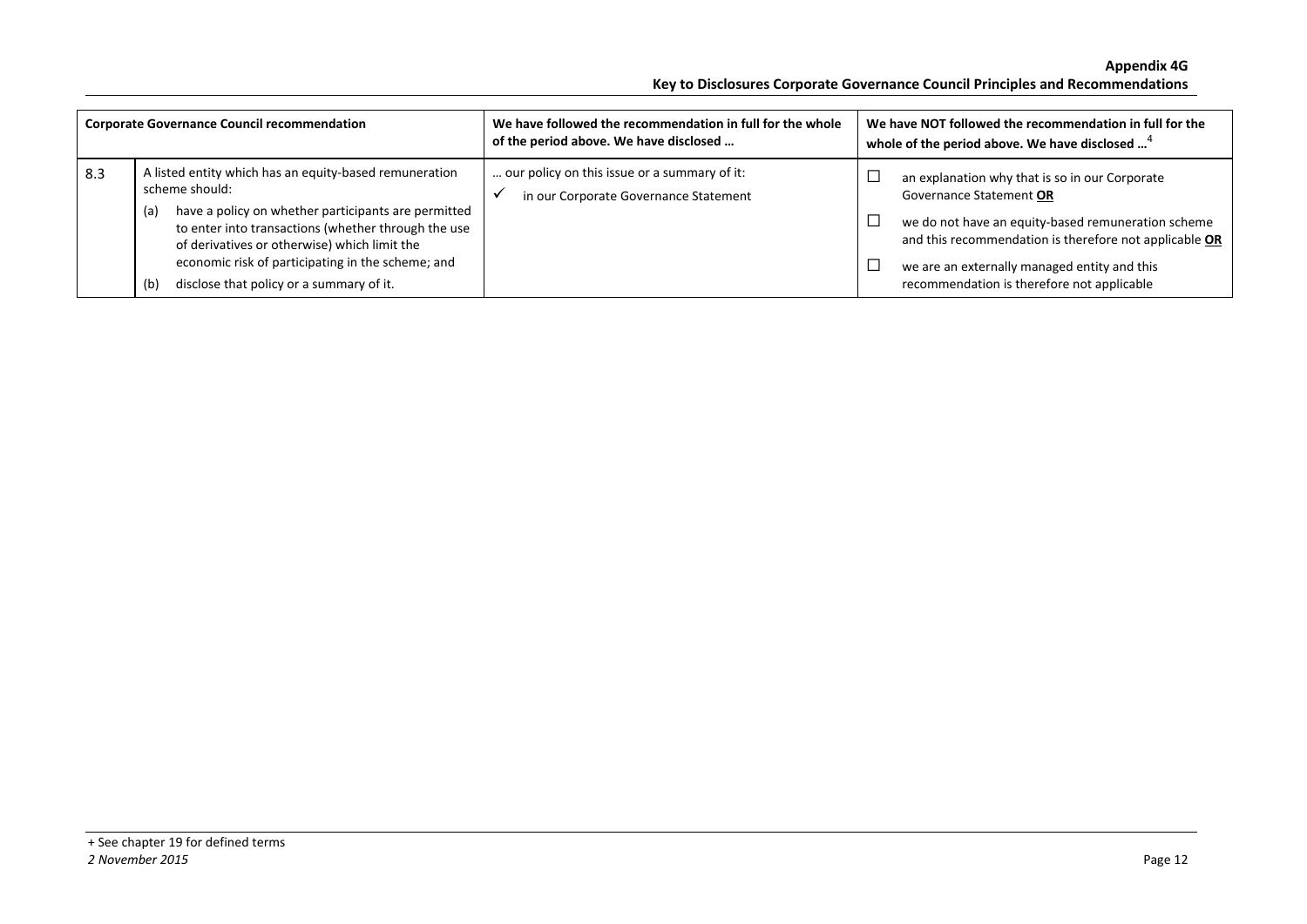

## **CORPORATE GOVERNANCE STATEMENT FOR THE YEAR ENDED 30 JUNE 2018**

The policies and practices developed and implemented by the Board over many years meet or exceed the Principles and Recommendations set out in ASX's 3<sup>rd</sup> Edition Corporate Governance Council Guidelines (ASX Guidelines).

The statement was approved by the Board of Beacon Minerals Limited and is current as at 28 September 2018. The statement and information identified therein are available on the Company's website at www.beaconminerals.com.au under the Corporate Governance Section.

|     | <b>ASX RECOMMENDATION</b>                                       | <b>STATEMENT COMMENTARY</b>                                                                                       | <b>COMPLIANT WITH</b> |
|-----|-----------------------------------------------------------------|-------------------------------------------------------------------------------------------------------------------|-----------------------|
|     |                                                                 |                                                                                                                   | <b>ASX</b>            |
|     |                                                                 |                                                                                                                   | <b>RECOMMENDATION</b> |
|     | Principle 1: Lay solid foundations for management and oversight |                                                                                                                   |                       |
|     |                                                                 | A listed entity should establish and disclose the respective roles and responsibility of its board and management |                       |
|     | and how their performance is monitored and evaluated.           |                                                                                                                   |                       |
|     | 1.1 A listed entity should disclose:                            |                                                                                                                   |                       |
| (a) | the respective roles<br>and                                     | The Directors monitor the business affairs of the                                                                 | Yes                   |
|     | responsibilities of its board                                   | Company on behalf of Shareholders and have adopted                                                                |                       |
|     | and management; and                                             | a Corporate Governance Plan which is designed to                                                                  |                       |
|     |                                                                 | encourage Directors to focus their attention on                                                                   |                       |
|     |                                                                 | accountability, risk management and ethical conduct.                                                              |                       |
|     |                                                                 | The Board Charter sets out the Board's role, powers                                                               |                       |
|     |                                                                 | and duties and establishes the functions reserved for                                                             |                       |
|     |                                                                 | the Board and those which are delegated to                                                                        |                       |
|     |                                                                 | management.                                                                                                       |                       |
|     |                                                                 |                                                                                                                   |                       |
| (b) | those<br>matters<br>expressly                                   | The Company's Board Charter is located on the                                                                     | Yes                   |
|     | reserved to the board and                                       | Company's website which sets out the role, powers                                                                 |                       |
|     | those<br>delegated<br>to                                        | and responsibility of the Board.                                                                                  |                       |
|     | management.                                                     |                                                                                                                   |                       |
|     | 1.2 A listed entity should:                                     |                                                                                                                   |                       |
| (a) | undertake appropriate checks                                    | Appropriate background checks are, to be carried out                                                              | <b>Yes</b>            |
|     | before appointing a person, or                                  | prior to any Board appointments.                                                                                  |                       |
|     | putting forward to security                                     |                                                                                                                   |                       |
|     | holders<br>a candidate<br>for                                   |                                                                                                                   |                       |
|     | election as a director; and                                     |                                                                                                                   |                       |
| (b) | Provide security holders with                                   | All material information relevant to a decision about                                                             | Yes                   |
|     | all material information in its                                 | each candidate for election will be contained in the                                                              |                       |
|     | possession relevant to a                                        | Notice of Meeting.                                                                                                |                       |
|     | decision on whether or not to                                   |                                                                                                                   |                       |
|     | elect or re-elect a director.                                   |                                                                                                                   |                       |
| 1.3 | A listed entity should have a                                   | Directors are not appointed for specific terms and are                                                            | <b>Yes</b>            |
|     | written agreement with each                                     | subject to rotational requirements for re-election.                                                               |                       |
|     | director and senior executive                                   | Criterion for continued office is effective contribution,                                                         |                       |

### **BEACON MINERALS LIMITED ACN 119 611 559**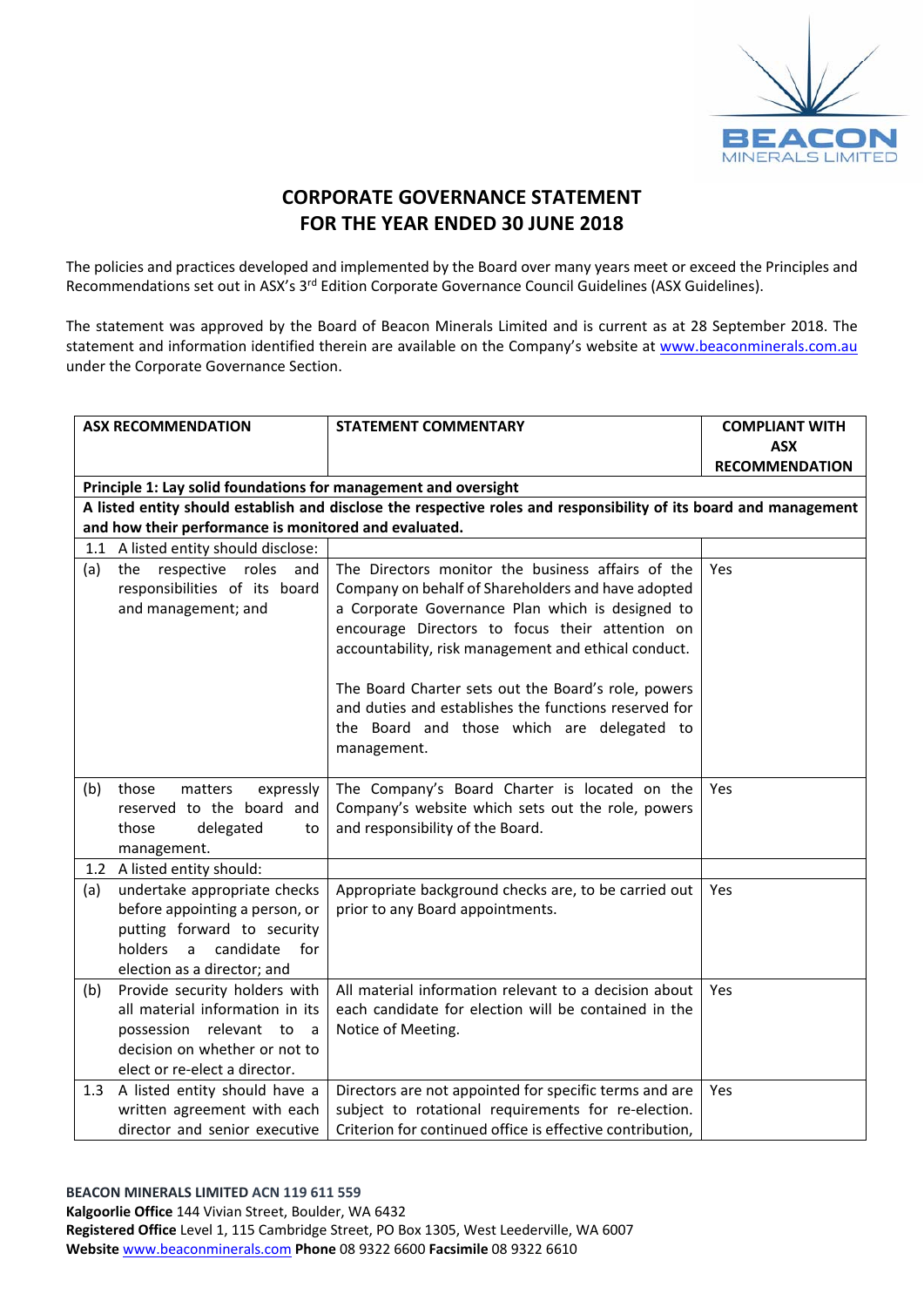

|         | setting out the terms of their<br>appointment.                                                                                                                                                                                                                                           | which is regularly reviewed in the evaluation of the<br>Board's performance.                                                                                                                                                                                                                                                                                                                                                                                              |     |
|---------|------------------------------------------------------------------------------------------------------------------------------------------------------------------------------------------------------------------------------------------------------------------------------------------|---------------------------------------------------------------------------------------------------------------------------------------------------------------------------------------------------------------------------------------------------------------------------------------------------------------------------------------------------------------------------------------------------------------------------------------------------------------------------|-----|
|         |                                                                                                                                                                                                                                                                                          | Directors have written agreements setting out the<br>terms of their appointment.                                                                                                                                                                                                                                                                                                                                                                                          |     |
| 1.4     | The company secretary of a<br>listed<br>entity<br>should<br>be<br>accountable directly to the<br>board, through the chair, on<br>all matters to do with the<br>proper functioning of the<br>board.                                                                                       | The Board has access to the Company Secretary, who<br>is accountable directly to the Board, through the Chair,<br>on all matters to do with the proper functioning of the<br>Board.                                                                                                                                                                                                                                                                                       | Yes |
| $1.5\,$ | A listed entity should:                                                                                                                                                                                                                                                                  |                                                                                                                                                                                                                                                                                                                                                                                                                                                                           |     |
| (a)     | have a diversity policy which<br>includes requirements for the<br>board or a relevant committee<br>of the board to set measurable<br>objectives<br>for<br>achieving<br>gender diversity and to assess<br>annually both the objectives<br>and the entity's progress in<br>achieving them; | The Company's Diversity Policy, which is included in<br>Schedule 10 of the Company's Corporate Governance<br>Plan, recognises the benefits arising from employee<br>and Board diversity, including a broader pool of high<br>quality employees, improving employee retention,<br>accessing different perspectives and ideas and<br>benefiting from all available talent. Diversity includes,<br>but is not limited to, gender, age, ethnicity and cultural<br>background. | Yes |
|         |                                                                                                                                                                                                                                                                                          | The Board is responsible for developing measurable<br>objectives and strategies to meet the Objectives of the<br>Diversity Policy (Measureable Objectives)<br>and<br>monitoring the progress of the Measureable<br>Objectives through monitoring, evaluation<br>and<br>reporting mechanisms listed below.                                                                                                                                                                 |     |
|         |                                                                                                                                                                                                                                                                                          | The Board may also set Measurable Objectives for<br>achieving gender diversity and monitoring their<br>achievement.                                                                                                                                                                                                                                                                                                                                                       |     |
|         |                                                                                                                                                                                                                                                                                          | The Board will conduct all Board appointment<br>processes in a manner that promotes gender diversity,<br>including establishing a structured approach for<br>identifying a pool of candidates, using external experts<br>where necessary.                                                                                                                                                                                                                                 |     |
|         |                                                                                                                                                                                                                                                                                          | Due to the scale of the Company's operations and the<br>limited number of employees, the Company has not<br>yet set Measurable Objectives for achieving gender<br>diversity. The Company will consider establishing<br>measurable objectives as it develops.                                                                                                                                                                                                              |     |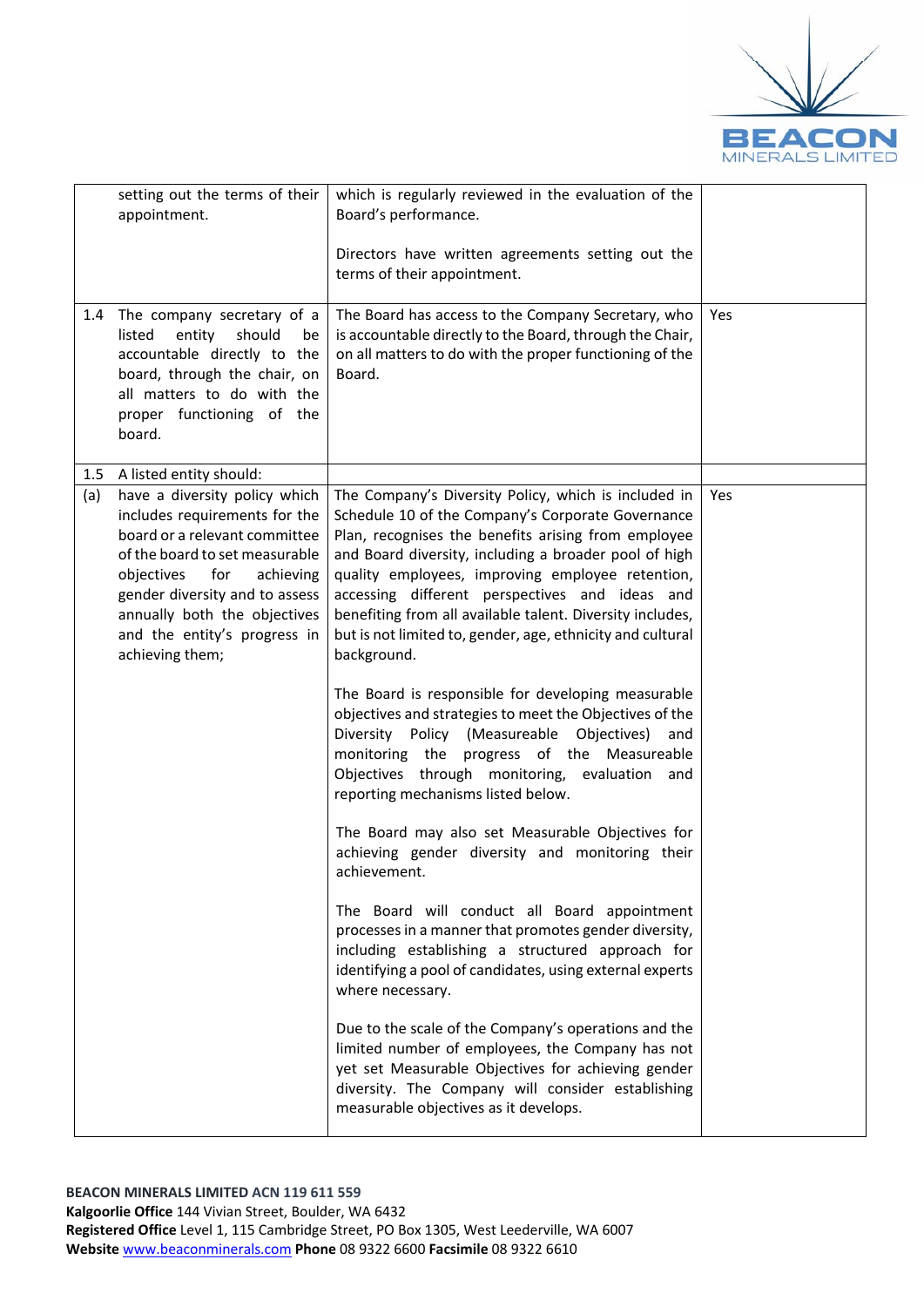

| (b) | disclose that policy or a<br>summary of it; and                                                                                                                                                                                                      | A copy of the Company's Diversity Policy is included in<br>the Company's Corporate Governance Plan and is<br>available on the "Corporate Governance" page of the<br>Company's website www.beaconminerals.com.au.                                       | Yes |
|-----|------------------------------------------------------------------------------------------------------------------------------------------------------------------------------------------------------------------------------------------------------|--------------------------------------------------------------------------------------------------------------------------------------------------------------------------------------------------------------------------------------------------------|-----|
| (c) | disclose as at the end of each<br>reporting<br>period<br>the<br>measurable<br>for<br>achieving<br>gender diversity set by the<br>Board in accordance with the<br>entity's diversity policy and its<br>progress towards achieving<br>them and either; | Due to the limited number of employees, the<br>Company has not yet set measurable objectives for<br>achieving gender diversity. The Company will consider<br>establishing measurable objectives as it develops.                                        | No  |
|     | (i) the respective portions of<br>men and woman on the<br>board,<br>in<br>senior<br>executive positions and<br>the<br>whole<br>across<br>(including<br>organisation<br>how the<br>entity<br>has<br>defined senior executives<br>for these purposes;  | The Company currently comprises of the following<br>percentages of females;<br>33% of the Board<br>$\bullet$<br>20% Senior Management<br>$\bullet$<br>20% of the Company's total workforce<br>$\bullet$                                                | Yes |
|     | (ii) if the entity is a 'relevant<br>entity'<br>under<br>the<br>Workplace<br>Gender<br>Equality Act, the entity's<br>most recent<br>'Gender<br>Equality Indicators', as<br>defined in and published<br>under the Act.                                | The Company is not a 'relevant entity' under the<br>Workplace Gender Equality Act.                                                                                                                                                                     | N/A |
| 1.6 | A listed entity should:                                                                                                                                                                                                                              |                                                                                                                                                                                                                                                        |     |
| (a) | periodically evaluating the<br>performance of the board, its<br>individual<br>committees and<br>directors; and                                                                                                                                       | have and disclose a process for $\vert$ The Board has adopted a policy to assist in evaluating<br>the performance of senior executives, which is<br>contained in Schedule 6 of its Corporate Governance<br>Plan (Disclosure - Performance Evaluation). | Yes |
| (b) | disclose, in relation to each<br>reporting period, whether a<br>performance evaluation was<br>undertaken in the reporting<br>period in accordance with that<br>process.                                                                              | The Company will put a formal process in place as and<br>when the Company's structure justifies it.                                                                                                                                                    | No  |
| 1.7 | A listed entity should:                                                                                                                                                                                                                              |                                                                                                                                                                                                                                                        |     |
| (a) | have and disclose a process for<br>periodically evaluating the<br>performance of its senior<br>executives; and                                                                                                                                       | The Board monitors the performance of senior<br>executives including measuring actual performance of<br>senior executives against planned performance.                                                                                                 | No  |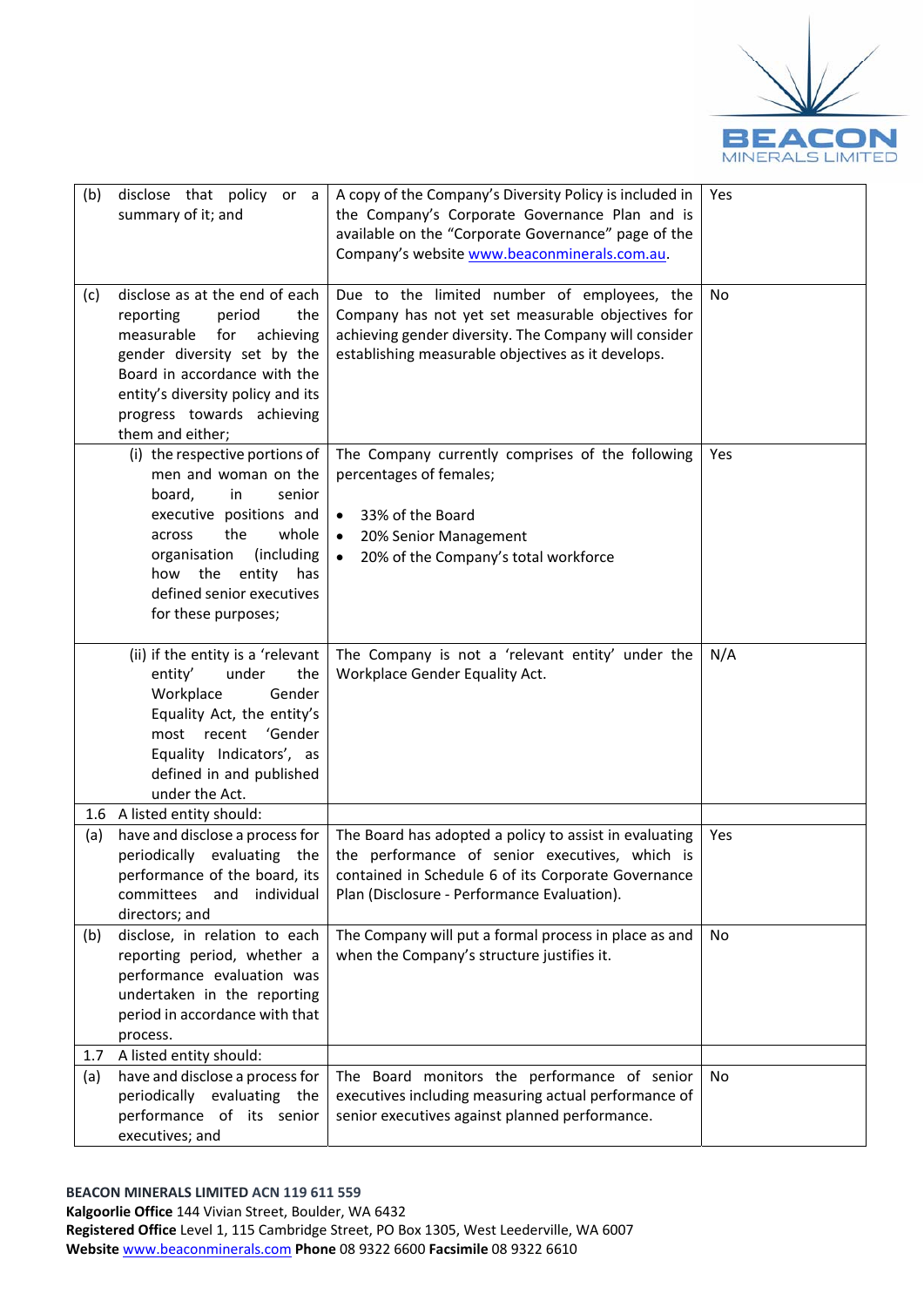

| (b)<br>disclose, in relation to each             | The Company performs annual reviews for senior                                                                 | Yes |
|--------------------------------------------------|----------------------------------------------------------------------------------------------------------------|-----|
| reporting period, whether a                      | executives.                                                                                                    |     |
| performance evaluation was                       |                                                                                                                |     |
| undertaken in the reporting                      |                                                                                                                |     |
| period in accordance with that                   |                                                                                                                |     |
| process.                                         |                                                                                                                |     |
| Principle 2: Structure of the board to add value |                                                                                                                |     |
|                                                  | A listed entity should have a board of an appropriate size, composition, skills and commitment to enable it to |     |
| discharge its duties effectively.                |                                                                                                                |     |
| 2.1 The board of a listed entity                 |                                                                                                                |     |
| should                                           |                                                                                                                |     |
| have a nomination committee<br>(a)               | Given the structure of the Board, the Board has not                                                            | No  |
| which;                                           | established a separate nomination committee.                                                                   |     |
|                                                  |                                                                                                                |     |
| least<br>(i)<br>has<br>at<br>three               | See 2.1 (a).                                                                                                   | N/A |
| members, a majority of                           |                                                                                                                |     |
| whom are independent;                            |                                                                                                                |     |
| and                                              |                                                                                                                |     |
| chaired<br>by<br>(ii)<br>is<br>an                | See 2.1 (a).                                                                                                   | N/A |
| independent director                             |                                                                                                                |     |
| and disclose:                                    |                                                                                                                |     |
| of<br>charter<br>the<br>(iii) the                | The charter of the nomination committee is contained                                                           | Yes |
| committee;                                       | in Schedule 5 of the Company's Corporate Governance                                                            |     |
|                                                  | Plan and is available on the "Corporate Governance"                                                            |     |
|                                                  | of<br>the<br>Company's<br>website<br>page                                                                      |     |
|                                                  | www.beaconminerals.com.au.                                                                                     |     |
|                                                  |                                                                                                                |     |
| (iv) the members of the                          | See 2.1 (a).                                                                                                   | N/A |
| committee                                        |                                                                                                                |     |
| as at the end of each<br>(v)                     | See 2.1 (a).                                                                                                   | N/A |
| reporting period,<br>the                         |                                                                                                                |     |
| number of times the                              |                                                                                                                |     |
| committee<br>met                                 |                                                                                                                |     |
| throughout the period                            |                                                                                                                |     |
| and the individual                               |                                                                                                                |     |
| of<br>those<br>attendances                       |                                                                                                                |     |
| members<br>those<br>at                           |                                                                                                                |     |
| meetings; or                                     |                                                                                                                |     |
|                                                  |                                                                                                                |     |
| if it does<br>have<br>(b)<br>not<br>a            | Until a nomination committee is established, the                                                               | Yes |
| nomination<br>committee,                         | Board will undertake the obligations of the                                                                    |     |
| disclose that fact and the                       | nomination committee in connection with evaluating                                                             |     |
| processes it employees to                        | the performance of senior executives in accordance                                                             |     |
| address<br>board<br>succession                   | with Schedule 6 of its Corporate Governance Plan.                                                              |     |
| issues and to ensure that the                    |                                                                                                                |     |
| board has the appropriate                        |                                                                                                                |     |
| balance of skills, knowledge,                    |                                                                                                                |     |
| experience,<br>independence                      |                                                                                                                |     |
|                                                  |                                                                                                                |     |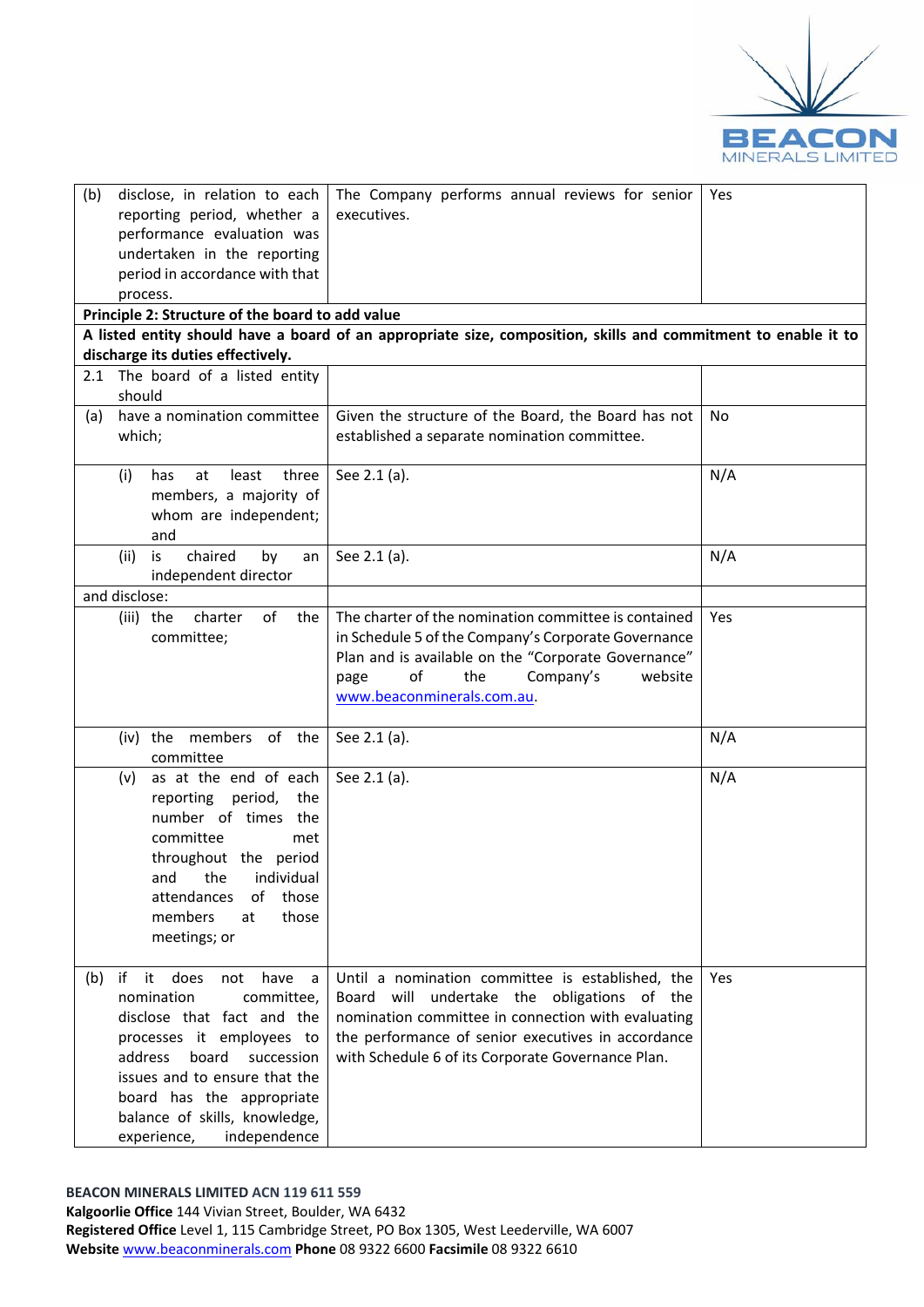

|     | and diversity to enable it to<br>discharge its duties<br>and<br>responsibility effectively.                                                                                                                                                                                                                                                                                           |                                                                                                                                                                                                                                                                                                                                                                                                                                                                                                                                                                                                                                                                                                           |     |
|-----|---------------------------------------------------------------------------------------------------------------------------------------------------------------------------------------------------------------------------------------------------------------------------------------------------------------------------------------------------------------------------------------|-----------------------------------------------------------------------------------------------------------------------------------------------------------------------------------------------------------------------------------------------------------------------------------------------------------------------------------------------------------------------------------------------------------------------------------------------------------------------------------------------------------------------------------------------------------------------------------------------------------------------------------------------------------------------------------------------------------|-----|
|     | 2.2 A listed entity should have and<br>disclose a board skills matrix<br>setting out the mix of skills and<br>diversity that the<br>board<br>currently has or is looking to<br>achieve in its membership.                                                                                                                                                                             | The Board has a skills matrix covering the following key<br>areas of knowledge and experience:<br>Mine and Project Development<br>٠<br>Metallurgy<br>$\bullet$<br>Health, Safety and Environment<br>$\bullet$<br>Commercial<br>$\bullet$<br>Finance (Accounting)<br>When a Board vacancy occurs, the Nomination<br>Committee identifies the particular skills, diversity,<br>experience and expertise that will best complement<br>Board effectiveness, and then undertakes a process to<br>identify candidates who meet those criteria.                                                                                                                                                                  | Yes |
|     | 2.3 A listed entity should disclose:                                                                                                                                                                                                                                                                                                                                                  |                                                                                                                                                                                                                                                                                                                                                                                                                                                                                                                                                                                                                                                                                                           |     |
| (a) | the names of the directors<br>considered by the board to be<br>independent directors;                                                                                                                                                                                                                                                                                                 | The Board considers Sarah Shipway to be an<br>independent director.                                                                                                                                                                                                                                                                                                                                                                                                                                                                                                                                                                                                                                       | Yes |
| (b) | if a director has an interest,<br>position,<br>association<br>or<br>relationship described in Box<br>2.3 but the board is of the<br>opinion that it does<br>not<br>compromise<br>the<br>independence<br>of<br>the<br>directors, the nature of the<br>interest, position, association<br>or relationship in question and<br>an explanation of why the<br>board is of that opinion; and | The Board distinguishes between the concept of<br>independence, and the issues of conflict of interest or<br>material personal interests which may arise from time<br>to time. Wherever there is an actual or potential<br>conflict of interest or material personal interest, the<br>Board's policies and procedures ensure that:<br>the interest is fully disclosed and the disclosure is<br>$\bullet$<br>recorded in the Board minutes;<br>the relevant director is excluded from all<br>considerations of the matter by the Board; and<br>the relevant director does not receive any segment<br>$\bullet$<br>of the Board papers or other documents in which<br>there is any reference to the matter. | Yes |
| (c) | the length of service of each<br>director.                                                                                                                                                                                                                                                                                                                                            | The name, skills and experience of the directors in<br>office at the date of this Statement, and the period of<br>office of each director, are set out in the Annual<br>Report.                                                                                                                                                                                                                                                                                                                                                                                                                                                                                                                           | Yes |
| 2.4 | A majority of the board of a<br>listed<br>entity<br>should<br>be<br>independent directors                                                                                                                                                                                                                                                                                             | The Company's Corporate Governance Plan outlines<br>that the majority of the Board will be comprised of<br>non-executive directors, and where practical, at least<br>50% of the Board will be independent. However, the                                                                                                                                                                                                                                                                                                                                                                                                                                                                                   | No  |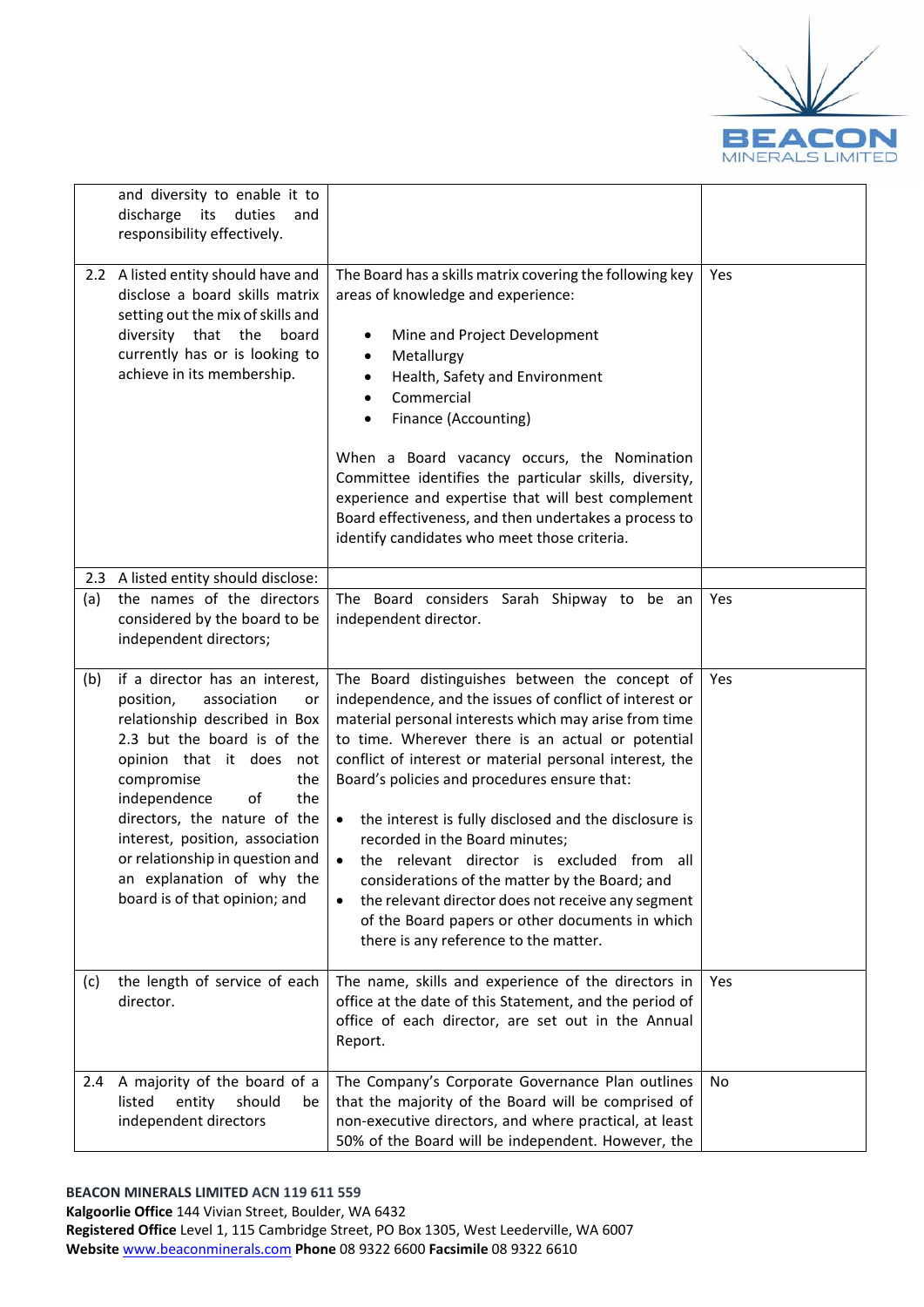

|                                                                                                                                                                                                                                                                                                                           | Company is not a size to justify the expense of an<br>appointment of a majority of independent directors.<br>The current Board structure presently consists of an<br>executive chairman, a managing director and one non-<br>executive director.<br>The Board believes that each of the Directors can<br>make, and do make, quality and independent<br>judgements in the best interests of the Company. Any<br>Director who has a conflict of interest in relation to a<br>particular item of business must declare their conflict<br>and abstain from voting or participating in Board<br>deliberations to which a conflict of interest relates. |     |
|---------------------------------------------------------------------------------------------------------------------------------------------------------------------------------------------------------------------------------------------------------------------------------------------------------------------------|---------------------------------------------------------------------------------------------------------------------------------------------------------------------------------------------------------------------------------------------------------------------------------------------------------------------------------------------------------------------------------------------------------------------------------------------------------------------------------------------------------------------------------------------------------------------------------------------------------------------------------------------------|-----|
| 2.5 the chair of the board of a listed<br>should<br>be<br>entity<br>an<br>independent director and, in<br>particular, should not be the<br>same person as the CEO of the<br>entity.                                                                                                                                       | Mr Geoffrey Greenhill is the Executive Chairman and<br>is not an Independent Director.<br>The Company's Corporate Governance Plan provides<br>that the Chairman, where practical, should be a non-<br>executive Director.<br>The Board considers that the Company is not currently<br>of a size to require an independent Chairman. This will<br>be reviewed as the Company develops.                                                                                                                                                                                                                                                             | No  |
| 2.6 A listed entity should have a<br>program for inducting new<br>directors<br>and<br>provide<br>professional<br>appropriate<br>development opportunities for<br>directors<br>develop<br>to<br>and<br>the<br>skills<br>maintain<br>and<br>knowledge needed to perform<br>their<br>role<br>directors<br>as<br>effectively. | The Board provides an appropriate induction program<br>for new directors, which includes onsite visits to<br>operations.<br>Directors have available to them opportunities for<br>professional development.                                                                                                                                                                                                                                                                                                                                                                                                                                       | Yes |
| Principle 3: Act ethically and responsibly<br>A listed entity should act ethically and responsibly.                                                                                                                                                                                                                       |                                                                                                                                                                                                                                                                                                                                                                                                                                                                                                                                                                                                                                                   |     |
| 3.1 A listed entity should:                                                                                                                                                                                                                                                                                               |                                                                                                                                                                                                                                                                                                                                                                                                                                                                                                                                                                                                                                                   |     |
| (a) have a code of conduct for its<br>directors, senior executive and<br>employees; and                                                                                                                                                                                                                                   | The Company's Code of Conduct, which is included in<br>Schedule 2 of the Company's Corporate Governance<br>Plan, aims to encourage the appropriate standards of<br>conduct and behaviour of the directors, officers and<br>employees of the Company.                                                                                                                                                                                                                                                                                                                                                                                              | Yes |
| (b) disclose that code or a summary<br>of it.                                                                                                                                                                                                                                                                             | A copy of the Company's Code of Conduct is contained<br>in the Company's Corporate Governance Plan and is                                                                                                                                                                                                                                                                                                                                                                                                                                                                                                                                         | Yes |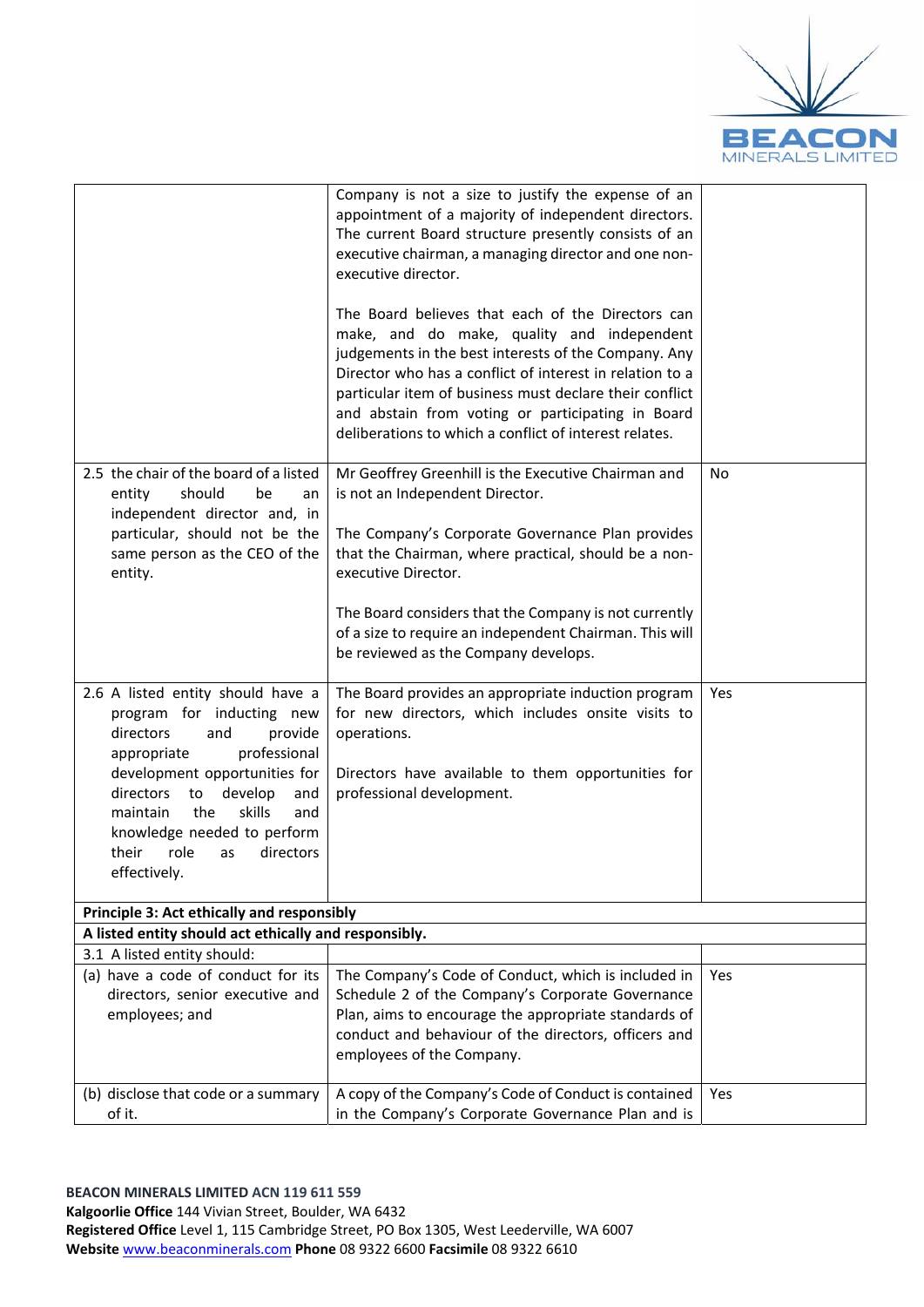

|                                                                                                                                                                                                                                   | available on the "Corporate Governance" page of the                                                                                                                                                                                                                                                                                                                                                                                              |     |
|-----------------------------------------------------------------------------------------------------------------------------------------------------------------------------------------------------------------------------------|--------------------------------------------------------------------------------------------------------------------------------------------------------------------------------------------------------------------------------------------------------------------------------------------------------------------------------------------------------------------------------------------------------------------------------------------------|-----|
|                                                                                                                                                                                                                                   | Company's website, www.beaconminerals.com.au.                                                                                                                                                                                                                                                                                                                                                                                                    |     |
| Principle 4: Safeguard integrity in corporate reporting                                                                                                                                                                           |                                                                                                                                                                                                                                                                                                                                                                                                                                                  |     |
|                                                                                                                                                                                                                                   | A listed entity should have formal and rigorous processes that independently verify and safeguard the integrity of                                                                                                                                                                                                                                                                                                                               |     |
| its corporate reporting.                                                                                                                                                                                                          |                                                                                                                                                                                                                                                                                                                                                                                                                                                  |     |
| 4.1 the board of a listed entity                                                                                                                                                                                                  |                                                                                                                                                                                                                                                                                                                                                                                                                                                  |     |
| should:                                                                                                                                                                                                                           |                                                                                                                                                                                                                                                                                                                                                                                                                                                  |     |
| (a) have an audit committee which:                                                                                                                                                                                                | The Board considers that the Company is not currently<br>of a size to justify the formation of separate or special<br>committees at this time.                                                                                                                                                                                                                                                                                                   | No  |
| (i)<br>least<br>three<br>has<br>at<br>members, all of whom are<br>non-executive<br>directors<br>and a majority of whom<br>are independent directors;<br>and                                                                       | See 4.1 (a)                                                                                                                                                                                                                                                                                                                                                                                                                                      | N/A |
| chaired<br>(ii)<br>is<br>by<br>an<br>independent director, who<br>is not the chair of the<br>board,                                                                                                                               | See 4.1 (a)                                                                                                                                                                                                                                                                                                                                                                                                                                      | N/A |
| and disclose:                                                                                                                                                                                                                     |                                                                                                                                                                                                                                                                                                                                                                                                                                                  |     |
| of<br>(iii) the<br>charter<br>the<br>committee;                                                                                                                                                                                   | A formal Audit and Risk Committee Charter has been<br>adopted by the Company, which is contained in<br>Schedule 3 of the Company's Corporate Governance<br>Plan.                                                                                                                                                                                                                                                                                 | Yes |
| (iv) the relevant qualifications<br>and experience of the<br>members<br>of<br>the<br>committee; and                                                                                                                               | See 4.1 (a)                                                                                                                                                                                                                                                                                                                                                                                                                                      | N/A |
| relation<br>each<br>(v)<br>in<br>to<br>reporting<br>period,<br>the<br>number of times<br>the<br>committee<br>met<br>throughout the period and<br>the individual attendances<br>of the members at those<br>meetings; or            | See 4.1 (a)                                                                                                                                                                                                                                                                                                                                                                                                                                      | N/A |
| (b) if it does not have an audit<br>committee, disclose that<br>fact and the processes it<br>employs<br>that<br>independently verify and<br>safeguard the integrity of<br>its corporate reporting,<br>including the processes for | The Board as a whole is able to address the<br>governance aspects of the full scope of the Company's<br>activities and to ensure that it adheres to appropriate<br>ethical standards. In particular, the full Board<br>considers those matters that would usually be the<br>responsibility of an audit committee and a nomination<br>committee. The Board considers that, at this stage, no<br>efficiencies or other benefits would be gained by | Yes |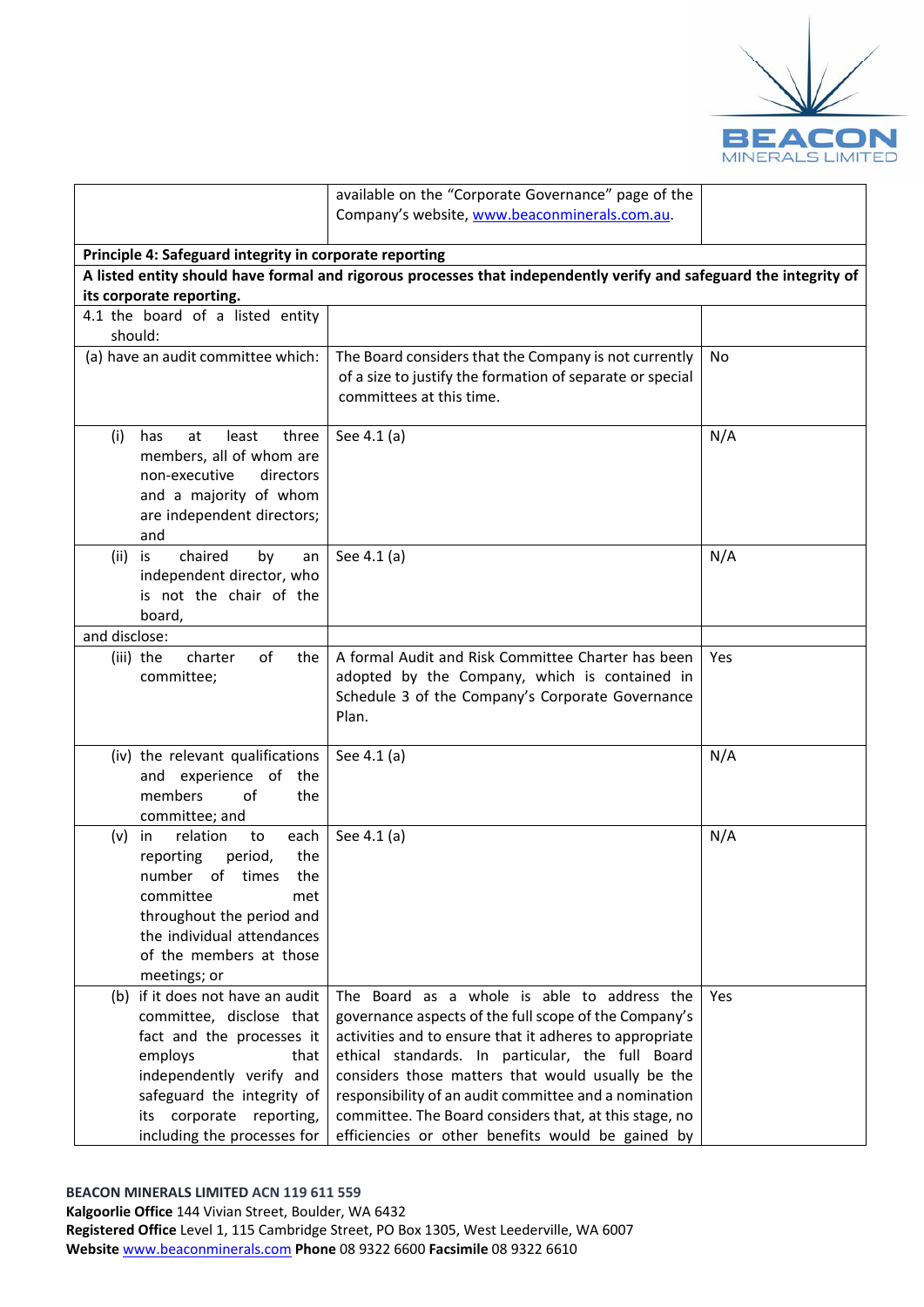

| appointment<br>the<br>and<br>removal of the external                                                                                                                                                                                                                                                                                                                                                                                                                                                                                                                                                                                                                | establishing a separate audit committee or a separate<br>nomination committee.                                                                                                                                                                                                                                                                  |     |
|---------------------------------------------------------------------------------------------------------------------------------------------------------------------------------------------------------------------------------------------------------------------------------------------------------------------------------------------------------------------------------------------------------------------------------------------------------------------------------------------------------------------------------------------------------------------------------------------------------------------------------------------------------------------|-------------------------------------------------------------------------------------------------------------------------------------------------------------------------------------------------------------------------------------------------------------------------------------------------------------------------------------------------|-----|
| auditor and the rotation of<br>the audit engagement.                                                                                                                                                                                                                                                                                                                                                                                                                                                                                                                                                                                                                |                                                                                                                                                                                                                                                                                                                                                 |     |
| 4.2 The board of a listed entity<br>should, before it approves the<br>entity's financial statements for<br>a financial period, receive from<br>its CEO and CFO a declaration<br>that, in their opinion, the<br>financial records of the entity<br>have been properly maintained<br>that<br>the<br>financial<br>and<br>statements comply with the<br>appropriate<br>accounting<br>standards and give a true and<br>fair view of the financial<br>position and performance of<br>the entity and that the opinion<br>has been formed on the basis of<br>system<br>of risk<br>sound<br>a<br>internal<br>management<br>and<br>control which is operating<br>effectively. | The Board will seek the relevant assurance from the<br>chief executive officer and chief financial officer (or<br>their equivalents) at the relevant time.                                                                                                                                                                                      | Yes |
| 4.3 A listed entity that has an AGM<br>should ensure that its external<br>auditor attends its AGM and is<br>available to answer questions<br>from security holders relevant<br>to the audit.                                                                                                                                                                                                                                                                                                                                                                                                                                                                        | The senior engagement partner (or his representative)<br>of the Company's external auditor, William Buck,<br>attends the Company's annual general meeting and is<br>available to answer questions from shareholders<br>about the audit.<br>The Chairman advises the shareholders of this at the<br>commencement of each annual general meeting. | Yes |
| Principal 5: Make timely and balanced disclosure.                                                                                                                                                                                                                                                                                                                                                                                                                                                                                                                                                                                                                   |                                                                                                                                                                                                                                                                                                                                                 |     |
|                                                                                                                                                                                                                                                                                                                                                                                                                                                                                                                                                                                                                                                                     | A listed entity should make timely and balanced disclosure of all matters concerning it that a reasonable person                                                                                                                                                                                                                                |     |
|                                                                                                                                                                                                                                                                                                                                                                                                                                                                                                                                                                                                                                                                     | would expect to have a material effect on the price or value of its securities.                                                                                                                                                                                                                                                                 |     |
| 5.1 A listed entity should<br>(a) have a written policy for                                                                                                                                                                                                                                                                                                                                                                                                                                                                                                                                                                                                         | The Company's Continuous Disclosure Policy, which is                                                                                                                                                                                                                                                                                            | Yes |
| complying with its continuous<br>disclosure obligations under<br>the Listing Rules; and                                                                                                                                                                                                                                                                                                                                                                                                                                                                                                                                                                             | contained in Schedule 7 of the Company's Corporate<br>Governance Plan, is designed to ensure the<br>compliance with ASX Listing Rule disclosure.                                                                                                                                                                                                |     |
| (b) disclose that policy or a<br>summary of it.                                                                                                                                                                                                                                                                                                                                                                                                                                                                                                                                                                                                                     | A copy of the Company's Continuous Disclosure Policy<br>is contained in the Company's Corporate Governance<br>Plan and is available on the "Corporate Governance"<br>of<br>the<br>Company's<br>website,<br>page<br>www.beaconminerals.com.au.                                                                                                   | Yes |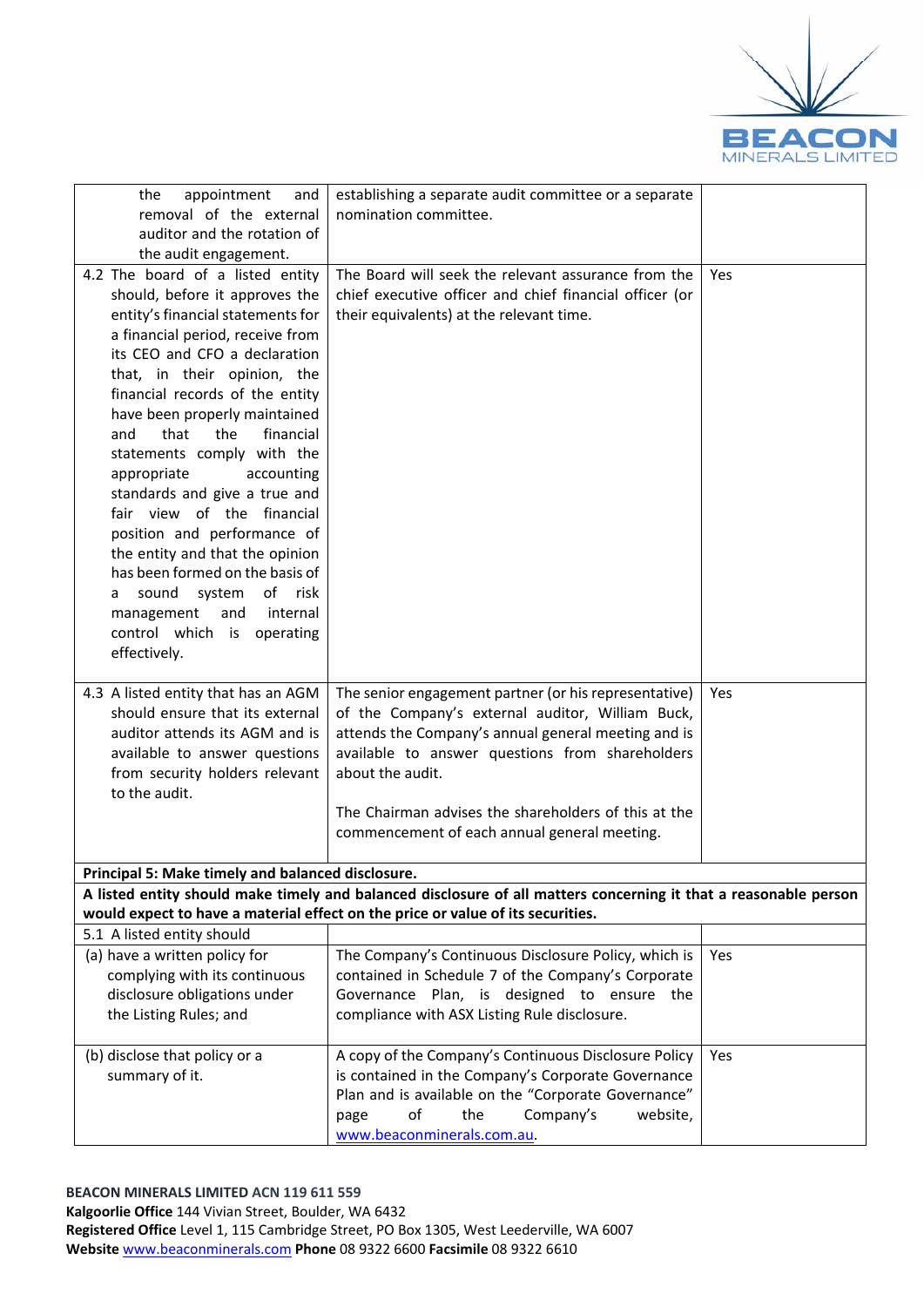

| Principle 6: Respect the rights of security holders                                                                                                                                         |                                                                                                                                                                                                                                                                                                                                             |     |
|---------------------------------------------------------------------------------------------------------------------------------------------------------------------------------------------|---------------------------------------------------------------------------------------------------------------------------------------------------------------------------------------------------------------------------------------------------------------------------------------------------------------------------------------------|-----|
|                                                                                                                                                                                             | A listed entity should respect the rights of its security holders by providing them with appropriate information and                                                                                                                                                                                                                        |     |
| facilities to allow them to exercise those rights effectively.<br>6.1 A listed entity should provide<br>information about itself and its<br>governance to investors via its                 | The Company<br>adopted<br>has<br>$\mathsf{a}$<br>Shareholder<br>Communications Strategy, contained in Schedule 11 of<br>the Company's Corporate Governance Plan, which                                                                                                                                                                      | Yes |
| website.                                                                                                                                                                                    | aims to ensure that the shareholders of the Company<br>are informed of all major developments affecting the<br>Company's state of affairs.                                                                                                                                                                                                  |     |
| 6.2 A listed entity should design<br>and implement an investor<br>relations program to facilitate<br>effective<br>two-way<br>communication with investors.                                  | Shareholders<br>able<br>to<br>send<br>and<br>receive<br>are<br>communications<br>to/from<br>Minerals<br>Beacon<br>electronically.                                                                                                                                                                                                           | Yes |
| 6.3 A listed entity should disclose<br>the policies and processes it<br>has in place to facilitate and<br>encourage participation<br>- at<br>meetings of security holders.                  | Shareholders are encouraged to participate in<br>shareholder meetings to ensure a high level of<br>accountability and identification with the Company's<br>strategies and goals. Important issues are presented<br>to shareholders as separate resolutions.                                                                                 | Yes |
|                                                                                                                                                                                             | Shareholders who are unable to attend a shareholder<br>meeting may vote by appointing a proxy using the<br>form included with the Notice of Meeting. Further,<br>shareholders are also invited to submit questions in<br>advance of the shareholder meeting so that the<br>Company can ensure those issues are addressed at the<br>meeting. |     |
| 6.4 A listed entity should give<br>security holders the option to<br>receive communications from,<br>and send communications to.<br>the entity and its security<br>registry electronically. | Shareholders<br>the<br>have<br>option<br>receive<br>to<br>communications from, and send communications to,<br>the Company and its share registry.                                                                                                                                                                                           | Yes |
| Principle 7: Recognise and manage risk                                                                                                                                                      |                                                                                                                                                                                                                                                                                                                                             |     |
| that framework.                                                                                                                                                                             | A listed entity should establish a sound risk management framework and periodically review the effectiveness of                                                                                                                                                                                                                             |     |
| 7.1 The board of a listed entity<br>should:                                                                                                                                                 |                                                                                                                                                                                                                                                                                                                                             |     |
| committee<br>have<br>a<br>(a)<br>or<br>committees to oversee risk,<br>each of which:                                                                                                        | Given that the Company's current size and the<br>structure of the Board, the Board has not established<br>a separate risk committee.                                                                                                                                                                                                        | No  |
| (i) has<br>least<br>three<br>at<br>members, a majority of                                                                                                                                   | See 7.1 (a)                                                                                                                                                                                                                                                                                                                                 | N/A |

### **BEACON MINERALS LIMITED ACN 119 611 559**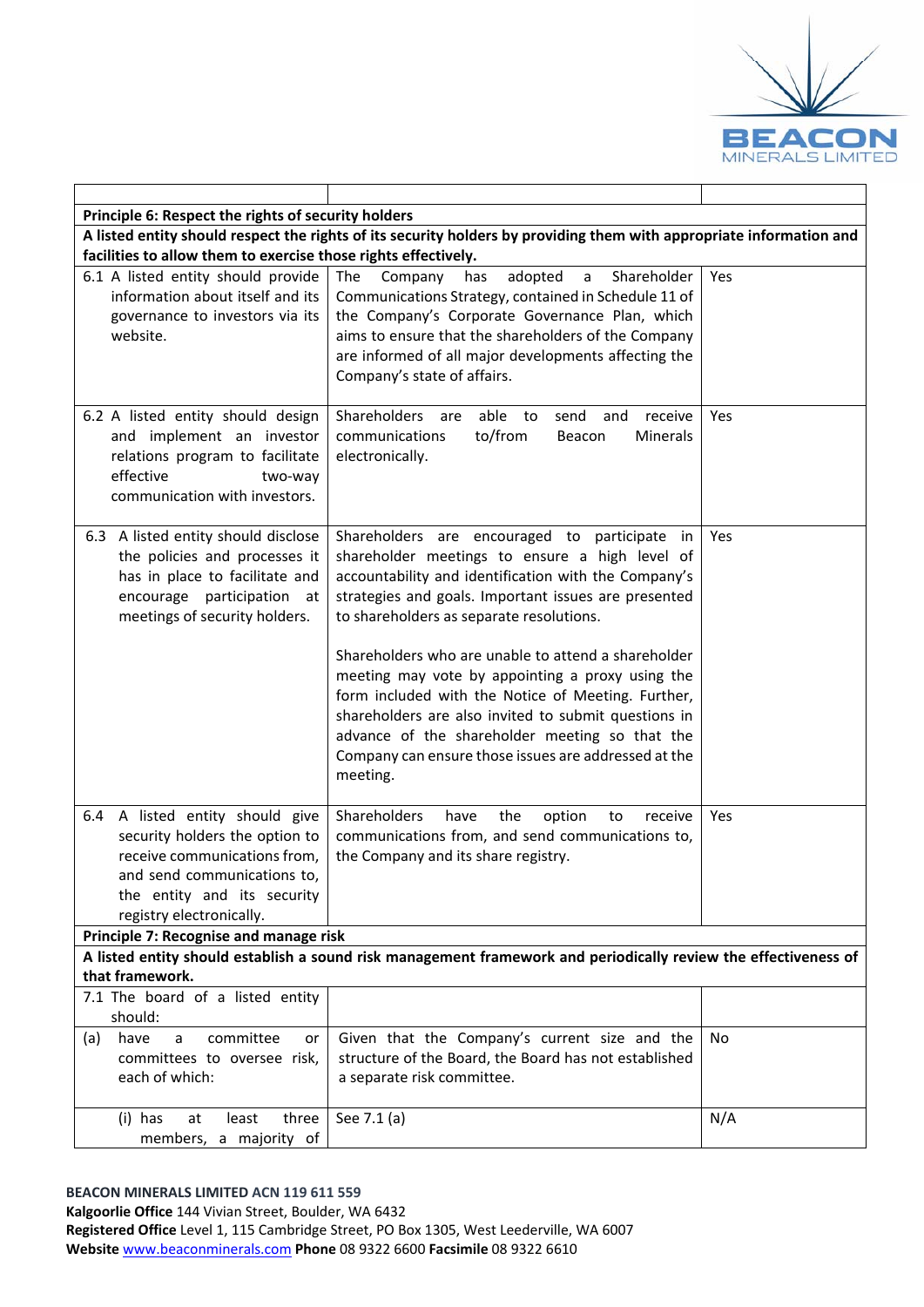

| whom are independent<br>directors; and                                                                                                                                                                       |                                                                                                                                                                                                                                              |     |
|--------------------------------------------------------------------------------------------------------------------------------------------------------------------------------------------------------------|----------------------------------------------------------------------------------------------------------------------------------------------------------------------------------------------------------------------------------------------|-----|
| chaired<br>(ii) is<br>by<br>an<br>independent director,                                                                                                                                                      | See 7.1 (a)                                                                                                                                                                                                                                  | N/A |
| and disclose                                                                                                                                                                                                 |                                                                                                                                                                                                                                              |     |
| (iii)the<br>of<br>charter<br>the<br>committee;                                                                                                                                                               | A copy of the Company's Audit and Risk Committee<br>Charter is contained in the Company's Corporate<br>Governance Plan and is available on the "Corporate<br>Governance" page of the Company's website,<br>www.beaconminerals.com.au.        | Yes |
| of<br>(iv)the<br>members<br>the<br>committee; and                                                                                                                                                            | See 7.1 (a)                                                                                                                                                                                                                                  | N/A |
| (v) as at the end of each<br>reporting<br>period,<br>the<br>number of times<br>the<br>committee<br>met<br>throughout the period and<br>the individual attendances<br>of the members at those<br>meetings; or | See 7.1 (a)                                                                                                                                                                                                                                  | N/A |
| (b) if it does not have a risk<br>committee or committees<br>that satisfy (a) above,<br>disclose that fact and the<br>processes it employs for<br>overseeing the entity's risk<br>management framework.      | The Board will carry out the duties of the risk<br>committee in accordance with the formal terms of<br>reference set out in the Company's Corporate<br>Governance Plan.                                                                      | Yes |
| 7.2 The Board or a committee of<br>the board should:                                                                                                                                                         |                                                                                                                                                                                                                                              |     |
| management framework at<br>least annually to satisfy<br>itself that it continues to be<br>sound; and                                                                                                         | (a) review the entity's risk The Board is responsible for determining the<br>Company's "risk profile" and is responsible for<br>overseeing and approving risk management strategy<br>and policies, internal compliance and internal control. | Yes |
| (b) disclose, in relation to each<br>reporting period, whether<br>such a review has taken<br>place.                                                                                                          | The Board considers the entity's risk at each Board<br>meeting.                                                                                                                                                                              | Yes |
| 7.3 A listed entity should disclose:                                                                                                                                                                         |                                                                                                                                                                                                                                              |     |
| (a) if it has an internal audit<br>function, how the function                                                                                                                                                | The Board considers that the Company is not currently<br>of a size to justify the formation of separate internal<br>audit committee.                                                                                                         | No  |

**Registered Office** Level 1, 115 Cambridge Street, PO Box 1305, West Leederville, WA 6007 **Website** www.beaconminerals.com **Phone** 08 9322 6600 **Facsimile** 08 9322 6610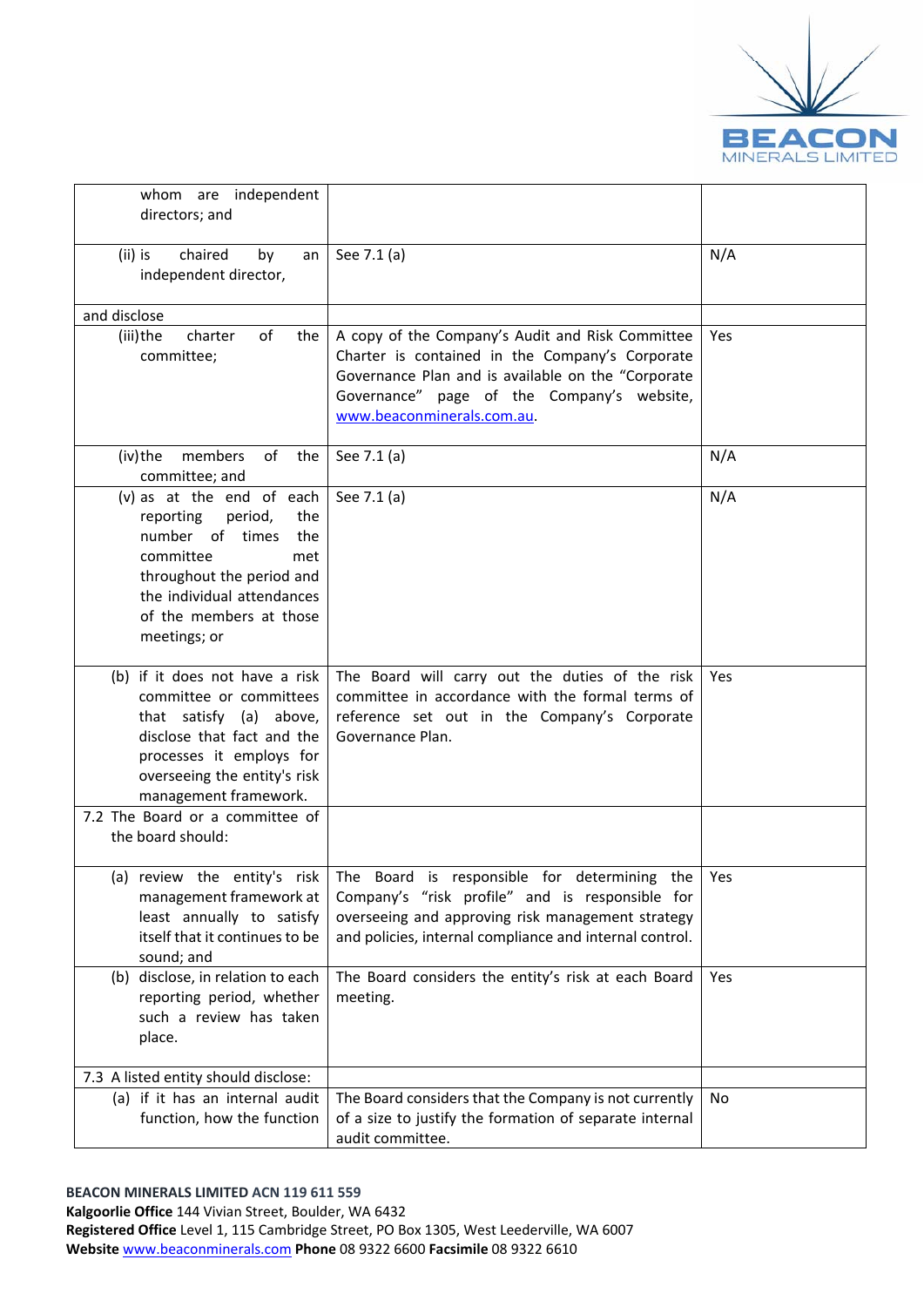

| is structured and what role<br>it performs; or                                                                                                                                                                                      |                                                                                                                                                                                                                               |     |
|-------------------------------------------------------------------------------------------------------------------------------------------------------------------------------------------------------------------------------------|-------------------------------------------------------------------------------------------------------------------------------------------------------------------------------------------------------------------------------|-----|
| (b) if it does not have an<br>internal audit function,<br>that fact and the processes<br>it employs for evaluating<br>and continually improving<br>the effectiveness of its risk<br>management and internal<br>control processes.   | See 7.3 (a)<br>The Risk Management policy, Schedule 8 of the<br>Company's Corporate Governance Plan, sets out the<br>Company's risk management review and internal<br>compliance and control procedure.                       | N/A |
| 7.4 A listed entity should disclose<br>whether it has any material<br>economic,<br>exposure<br>to<br>environmental<br>and<br>social<br>sustainability risks and, if it<br>does, how it manages or<br>intends to manage those risks. | The Company identifies and manages material<br>exposures to economic, environmental and social<br>sustainability risks in a manner consistent with its Risk<br>Management policy set out in the Corporate<br>Governance Plan. | Yes |
| Principle 8: Remunerate fairly and responsibly                                                                                                                                                                                      |                                                                                                                                                                                                                               |     |
|                                                                                                                                                                                                                                     | A listed entity should pay director remuneration sufficient to attract and retain high quality directors and design its                                                                                                       |     |
|                                                                                                                                                                                                                                     | executive remuneration to attract, retain and motivate high quality senior executives and to align their interests                                                                                                            |     |
| with the creation of value for security holders.                                                                                                                                                                                    |                                                                                                                                                                                                                               |     |
| 8.1 The board of a listed entity<br>should:                                                                                                                                                                                         |                                                                                                                                                                                                                               |     |
| (a) have a remuneration<br>committee which:                                                                                                                                                                                         | Given that the current size and structure of the Board,<br>Board<br>has<br>not<br>established<br>the<br>separate<br>a<br>remuneration committee.                                                                              | No  |
| has at least three<br>(i)<br>members, a majority<br>of whom are<br>independent directors;<br>and                                                                                                                                    | See 8.1 (a)                                                                                                                                                                                                                   | N/A |
| chaired<br>$(ii)$ is<br>by<br>an<br>independent director,                                                                                                                                                                           | See 8.1 (a)                                                                                                                                                                                                                   | N/A |
| and disclose:                                                                                                                                                                                                                       |                                                                                                                                                                                                                               |     |
| the charter of the<br>(iii)<br>committee;                                                                                                                                                                                           | A formal Remuneration Committee Charter has been<br>adopted by the Company, which is contained in<br>Schedule 4 of the Company's Corporate Governance<br>Plan.                                                                | Yes |
| the members of the<br>(iv)<br>committee; and                                                                                                                                                                                        | See 8.1 (a)                                                                                                                                                                                                                   | N/A |
| as at the end of each<br>(v)<br>reporting period, the                                                                                                                                                                               | See 8.1 (a)                                                                                                                                                                                                                   | N/A |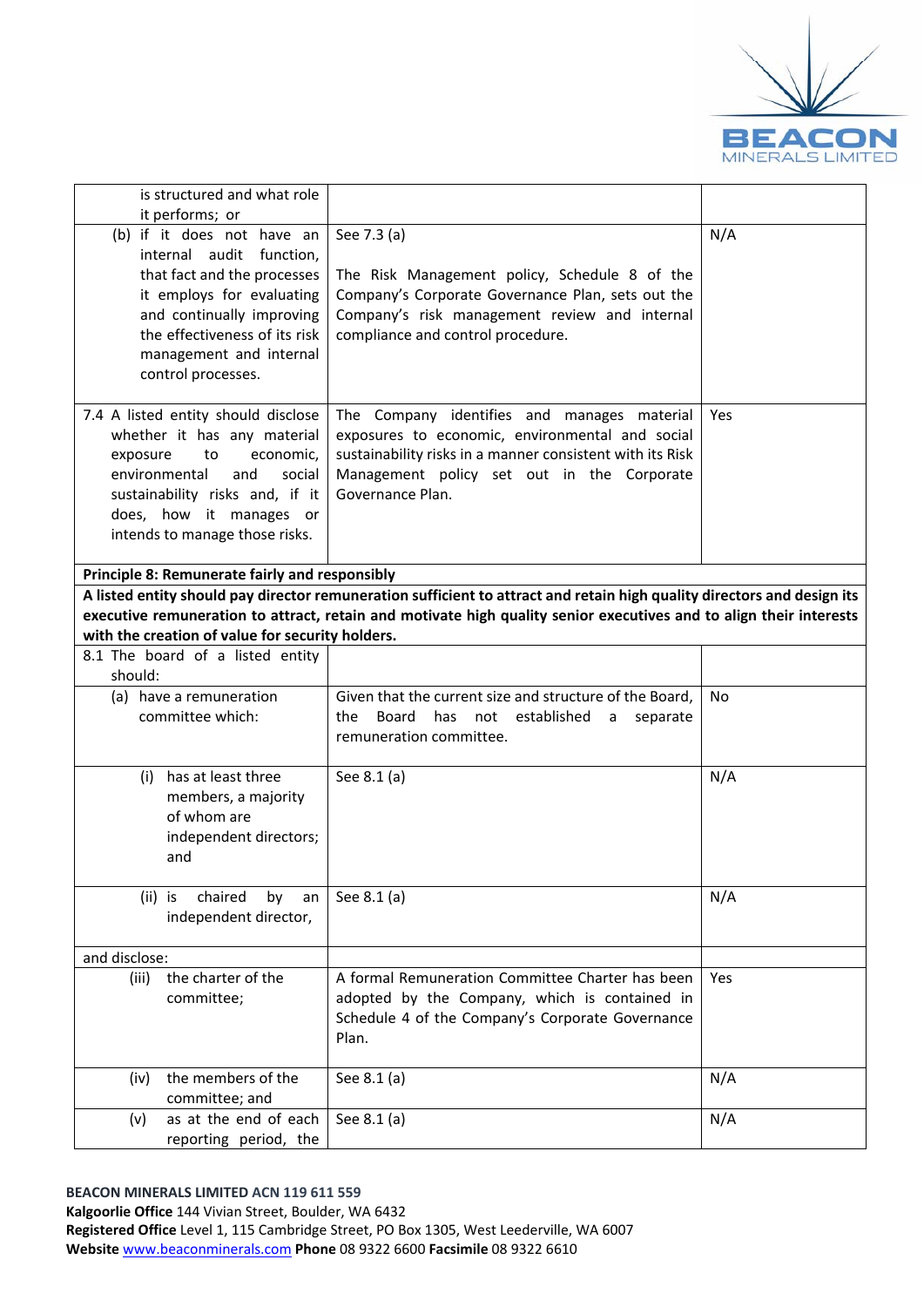

| number of times the<br>committee<br>met<br>throughout the period<br>and the<br>individual<br>attendances of the<br>members<br>at<br>those<br>meetings; or                                                                                                                                          |                                                                                                                                                                                                                                                                                                                                                                                                                                                                                                                                                                                                                                                                                                                                                                                                                                               |     |
|----------------------------------------------------------------------------------------------------------------------------------------------------------------------------------------------------------------------------------------------------------------------------------------------------|-----------------------------------------------------------------------------------------------------------------------------------------------------------------------------------------------------------------------------------------------------------------------------------------------------------------------------------------------------------------------------------------------------------------------------------------------------------------------------------------------------------------------------------------------------------------------------------------------------------------------------------------------------------------------------------------------------------------------------------------------------------------------------------------------------------------------------------------------|-----|
| (b) if it does not have a<br>remuneration committee,<br>disclose that fact and the<br>processes it employs for<br>setting the level and<br>composition of<br>remuneration for directors<br>and senior executives and<br>ensuring that such<br>remuneration is<br>appropriate and not<br>excessive. | Until a Remuneration Committee is established, the<br>Board will carry out the duties of the Remuneration<br>Committee in accordance with the formal terms of<br>reference of the Remuneration set out in the<br>Company's Corporate Governance Plan.                                                                                                                                                                                                                                                                                                                                                                                                                                                                                                                                                                                         | Yes |
| should<br>listed<br>8.2 A<br>entity<br>separately disclose its policies<br>and practices regarding the<br>remuneration of non-executive<br>directors and the remuneration<br>of executive directors<br>and<br>other senior executives.                                                             | Executive Directors remuneration packages may<br>comprise of:<br>fixed salary;<br>$\bullet$<br>performance based bonuses;<br>participation in any share/option scheme; and,<br>statutory superannuation.<br>$\bullet$<br>Independent non-executive directors receive directors<br>fees only, and do not participate in any performance-<br>based remuneration. Fixed director's fees may be paid<br>in the form of cash, share options or a combination of<br>both. Share options are issued on similar terms to<br>previous issues by the entity and are considered to be<br>in lieu of cash, not based on performance of the entity.<br>disclosure,<br>Full<br>remuneration<br>including<br>superannuation entitlements have been included in<br>the Director's Report and will be provided by the<br>Company in its future annual reports. | Yes |
| 8.3 A listed entity which has an<br>equity-based<br>remuneration<br>scheme should:                                                                                                                                                                                                                 |                                                                                                                                                                                                                                                                                                                                                                                                                                                                                                                                                                                                                                                                                                                                                                                                                                               |     |
| have a policy on whether<br>(i)<br>participants are permitted<br>to enter into transactions<br>(whether through the use                                                                                                                                                                            | The Board, in lieu of the Remuneration Committee, is<br>responsible for reviewing recommendations with<br>respects to issues. Directors approve issues only after                                                                                                                                                                                                                                                                                                                                                                                                                                                                                                                                                                                                                                                                             | Yes |

### **BEACON MINERALS LIMITED ACN 119 611 559**